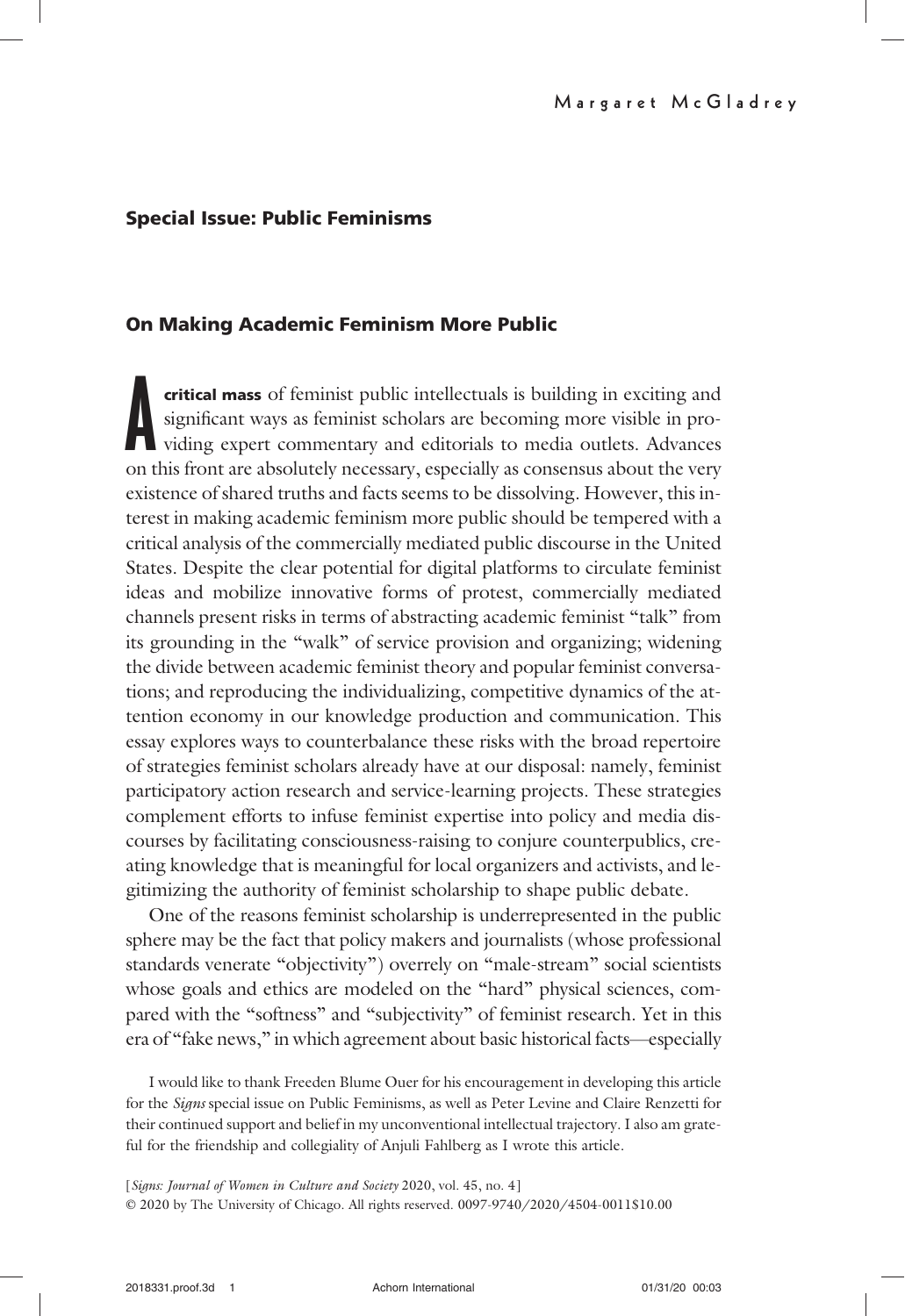regarding persistent social inequalities—appears precarious, feminist claims to truths that represent the full diversity of human experience and thereby maximize human flourishing must be fought for more fiercely than ever before. In addition to the benefits of catalyzing counterpublics and cocreating knowledge that is useful to specific communities in advocating for their needs and rights, I will demonstrate that framing feminist participatory action research as part of the feminist public intellectual project can also help make the case for the rigor and significance of our work. Key aspects of this argument include the commitment of feminist participatory action research to issues of vital importance to public life (rather than just to academic audiences), incorporating voices and standpoints that normally would not be heard in male-stream public debate, and cutting through the invisible biases that shape traditional social science. Although this essay addresses issues regarding academic feminist practice, it is designed to be relevant to organizers and activists whose work may benefit from a better understanding of the factors that support and hinder closer coordination with feminists in institutions of higher education.

# Contemporary public intellectualism and the public sphere in the United States

In the 2010s, US academics have been making diverse and sustained contributions as public intellectuals. Professional news organizations like *Inside* Higher Ed have offered extensive guidance to academics seeking to interact with journalists covering topics related to their areas of expertise (Kelchen 2018). Entire books, such as The Public Professor: How to Use Your Research to Change the World (Badgett 2015), are dedicated to explaining the tools of the modern public intellectual, from understanding networking and strategic communication to involvement with social media and public controversies. Political sociologist Theda Skocpol initiated the Scholar Strategy Network to connect nearly one thousand scholars committed to accessible, jargon-free communication with policy makers, journalists, and civic leaders across the United States.1 The OpEd Project partners with universities, foundations, think tanks, nonprofit organizations, and corporations to headhunt, train, and promote the work of underrepresented experts (specifically women and people of color) through mentoring relationships with media columnists and editors as well as direct outreach to media gatekeepers on their behalf.<sup>2</sup> National professional organizations for scholars have even issued reports to

<sup>&</sup>lt;sup>1</sup> See https://scholars.org.

<sup>2</sup> See https://www.theopedproject.org/.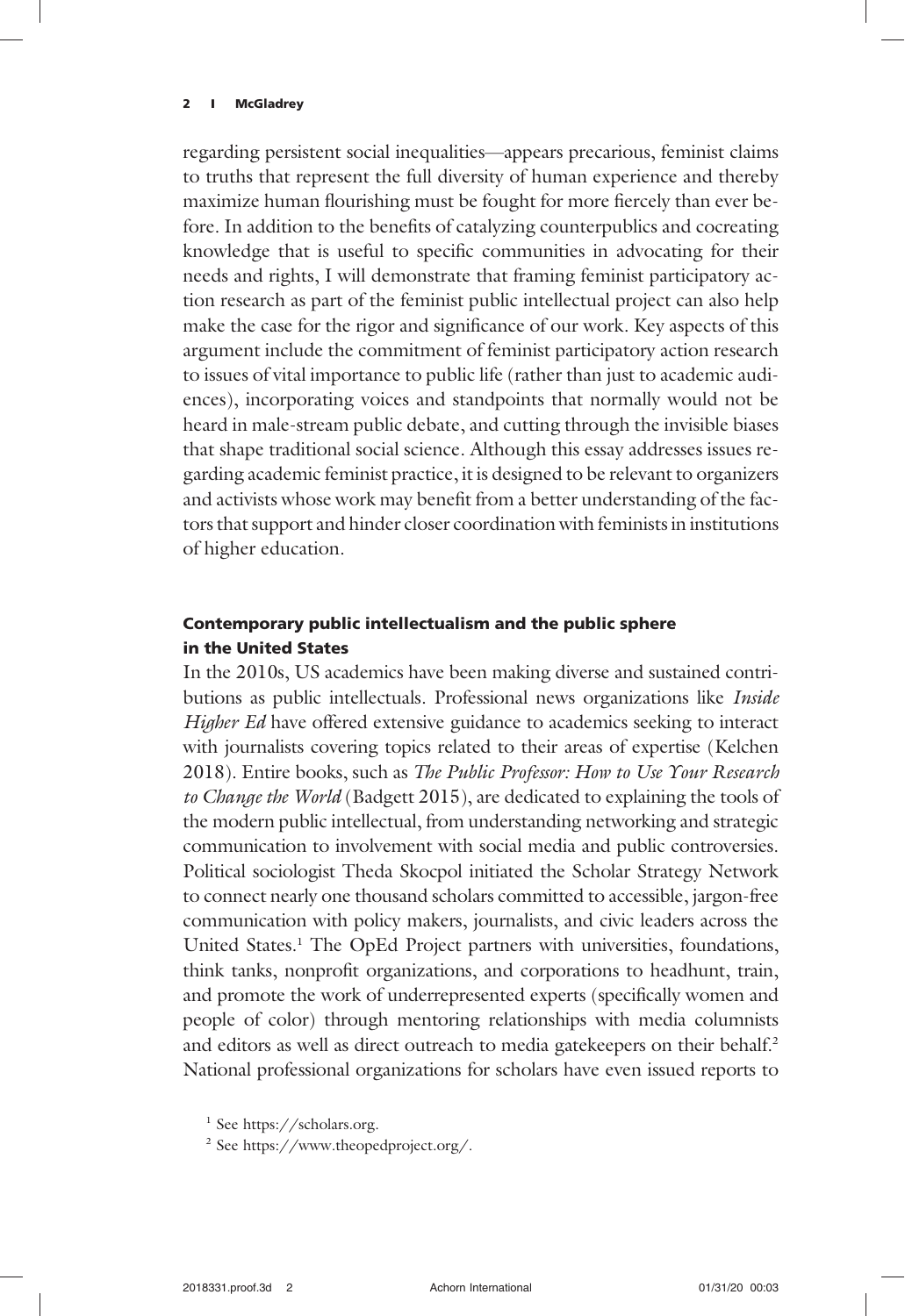encourage promotion and tenure committees to revise evaluation guidelines to recognize the impact of public communication (ASA Subcommittee on the Evaluation of Social Media and Public Communication in Sociology 2016).

In addition to these broader initiatives, feminist peer-reviewed journals and professional organizations have developed creative tactics to advance feminist voices in the public sphere and correct the three-to-one gender imbalance in expert media commentary (Global Media Monitoring Project 2010). For example, the Signs Feminist Public Intellectuals Project has developed three open-access forums to bring "into conversation feminist public intellectuals with academic experts, activists with scholars in an effort to spark conversation, debate, and critical feminist discourse" (Signs n.d.); these include Short Takes on books that have influenced popular discourse about feminism; Feminist Frictions: Feminist Key Concepts and Controversies, which offer accessible and engaging discussions of feminist concepts; and Ask a Feminist interviews with leading thinkers on current political or social justice issues. Another effort is the National Women's Studies Association (NWSA)'s collaboration with the Wiki Education Foundation (NWSA 2018b). This collaboration seeks to make information about women's studies and feminist topics on Wikipedia more comprehensive and accurate through the Wikipedia Fellows Program, which trains feminists working in academia to provide content expertise to Wikipedia, and through the Wikipedia Education Program, in which program staff and instructors work together to enable students to improve Wikipedia articles. There also is a concerted effort among news media outlets like the New York Times (Taub and Fisher 2018) and the *Atlantic* (Yong 2018) to remedy gender bias in their citations of expert commentators. Of course, participation in the digitally mediated public sphere can involve very real and severe consequences, including coordinated antifeminist campaigns of discreditation, shaming, intimidation, harassment, and threats of physical harm (Ferber 2018; Sobieraj 2018). Nevertheless, feminist scholars in the United States now appear to be gaining new footholds, resources, and allies in amplifying feminist expertise in policy and media discourse.

Without undercutting the vital importance of this progress, it is crucial to consider which publics these contributions address: the most powerful. The primary audiences for op-eds, blogs, news articles, online media activism, and other forms of public intellectualism are key opinion leaders in US federal, state, and local government; the criminal justice system; the news media; and other content producers like Wikipedia, foundations, and policy advocacy organizations that already hold the reins of public discourse. Persuading these key opinion leaders to include and take seriously feminist scholarship is a necessary endeavor. But an exclusive focus on improving feminist representation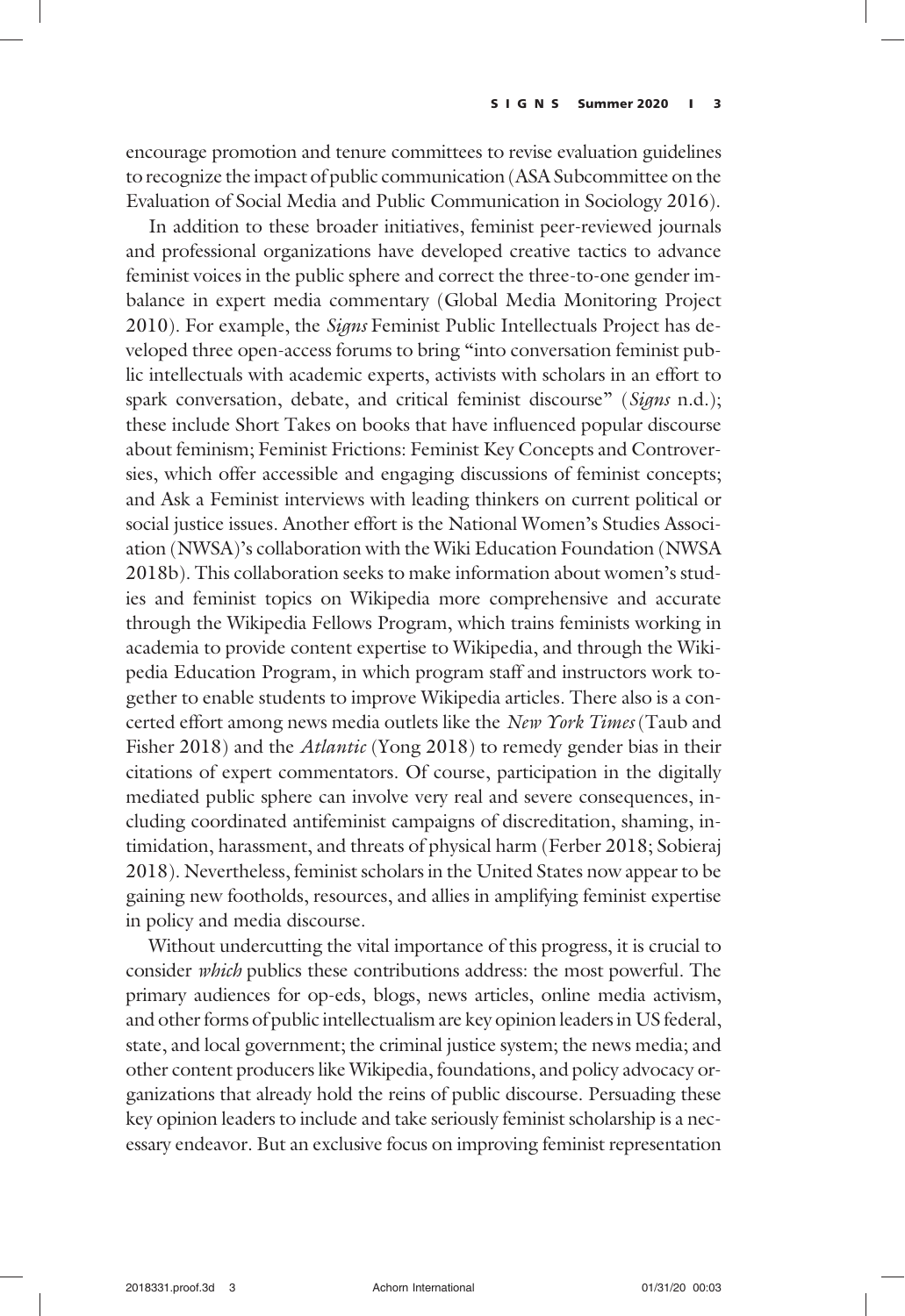in the punditry may be insufficient given this contradictory moment of backlash against and opportunity for feminist public intellectuals. This is the case because current definitions of public intellectualism do not incorporate the equally important work of educating and mobilizing marginalized individuals into self-determining constituencies that are empowered to advocate for their own interests in a public sphere that is prefigured to silence and dismiss them. As John Dedrick explains, "the work of public intellectuals is not primarily to popularize or translate scholarship into lay terms; it is rather the art of advancing dialogues and deliberations that help to set the terms by which people become a public through their collective actions" (2017). In this way, the work of public intellectuals comprises the art of mobilizing counterpublics, which I define as communities of historically silenced individuals who come to recognize their collective identity through critical education and consciousnessraising about their common interests in remedying social injustices that directly influence their lived experiences and futures.

The feminist public intellectual project can enhance its impact during this time of increasing momentum for public scholarship and decreasing consensus on social realities by better aligning and coordinating the efforts of academic, popular, and practice-based feminisms. Here, I argue that the central tasks of US feminist public intellectuals should include not only citing and promoting feminist expertise in public discourse but also examining the potential consequences of this form of public engagement while redoubling our commitment to building and serving local feminist counterpublics. In other words, we might frame the feminist public intellectual project as a strategic division of labor between intervening in mediated public discourse and amplifying the voices of feminist counterpublics of artists, caretakers, community organizers, educators, public defenders, social workers, and survivor advocates.

The keywords surfacing in descriptions of public intellectualism include "translation," "dissemination," "presentation," "transmission," "conversation," and "truth-telling" to "audiences," "readers," "the people," "publics," and "masses." However, these ideas make two assumptions: first, that spaces for public debate exist in which all constituencies are represented and fully participate and, second, that those spaces share our feminist dedication to improving civic discourse and advancing social justice. Neither of these conditions is easily met in the context of mediated public discourse in the United States, which is directed by the imperatives of corporate profit to attract attention for commercial advertisers. This political-economic reality is at odds with the ideal of "the public sphere as a sphere which mediates between society and state, in which the public organizes itself as the bearer of public opinion" (Habermas 1974, 50) and which provides correctives and accountability to powerful institutions and officials. A public sphere to which political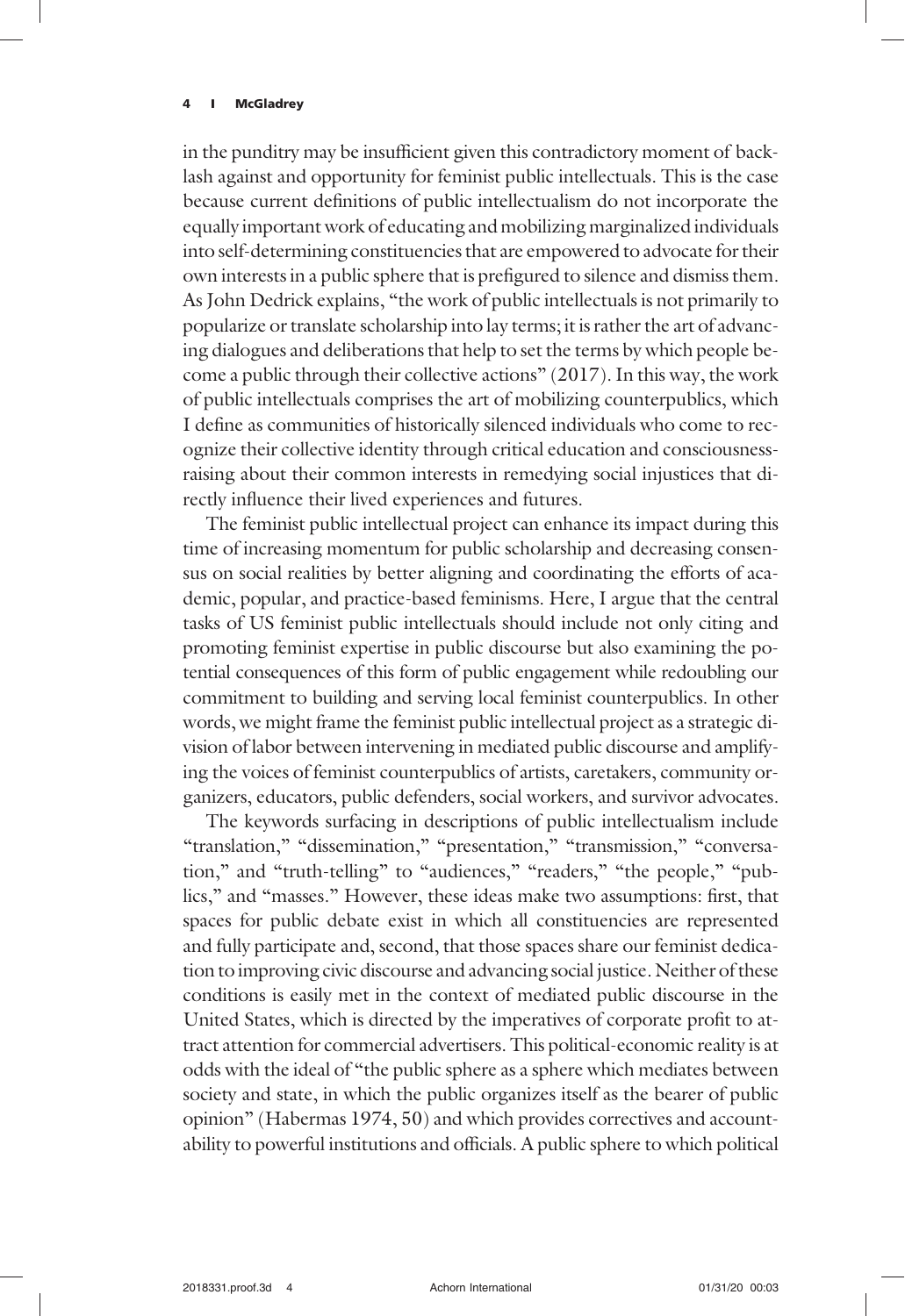and economic authorities are responsive seems like the fleeting dream of the nineteenth-century bourgeois liberalism that gave rise to it (Habermas 1974). Since the advent of corporate mass media in the United States, competition for publicity in commercial media outlets has mostly overtaken the deliberative and consensus-building functions of the public sphere (Habermas 1974).

At present, two strategies of public intellectualism have successfully improved the inclusion of feminist scholars in US public debate: first, employing strategic communication and messaging to persuade media producers and consumers (e.g., the OpEd Project, the Scholar Strategy Network), and second, taking advantage of digital media production platforms to create loose, voluntary networks of feminist activists through crowdsourcing (e.g., Twitter, Tumblr, Facebook). Peter Levine (2013) highlights the shortcomings of relying solely on these two tactics for advancing critical and/or marginalized perspectives in the public sphere. Because strategic communication is designed to motivate simple consumer choices between equally available options in the marketplace, "it cannot work if ... what you want to communicate is complex, ambiguous, or sensitive to context and a simple message is worse than none ... [and] you can only afford to purchase a tiny slice of the public's attention and competing or even contrary messages occupy much more time" (2013, 169). Unfortunately, both of these factors apply to the dissemination of feminist expertise through the relatively narrow bandwidth it occupies in the fragmented mediascape. Prioritizing strategic communication through op-eds and policy briefs suggests that feminist public intellectuals need only communicate our work using appropriate rhetorical techniques to persuade media and policy decision makers to accept the opinions and solutions we think are right. This elite-centered model removes feminist scholarship from accountability to community-based experimentation with the application of our ideas in practice.

Second, crowdsourcing requires broad agreement on movement goals, priorities, and tasks to be effective in mobilizing calls for public action (Levine 2013, 172). Commercial social networking sites like Facebook, Tumblr, Twitter, and Instagram can be powerful tools for sharing feminist ideas, news, and information about which there is widespread consensus and interest. The historical size and international scope of the 2017 Women's Marches are evidence of what social networking can accomplish when it surfaces and connects individual stories to dramatic moments in the collective life of a nation (Clark 2016). Online social networks also can combat the gross misrepresentation and underreporting of systemic injustices, such as violence against black women in the United States, in corporate mainstream media through realtime witnessing, documentation, and citizen journalism (Williams 2015) that bypass media-elite gatekeepers to democratize the framing of news events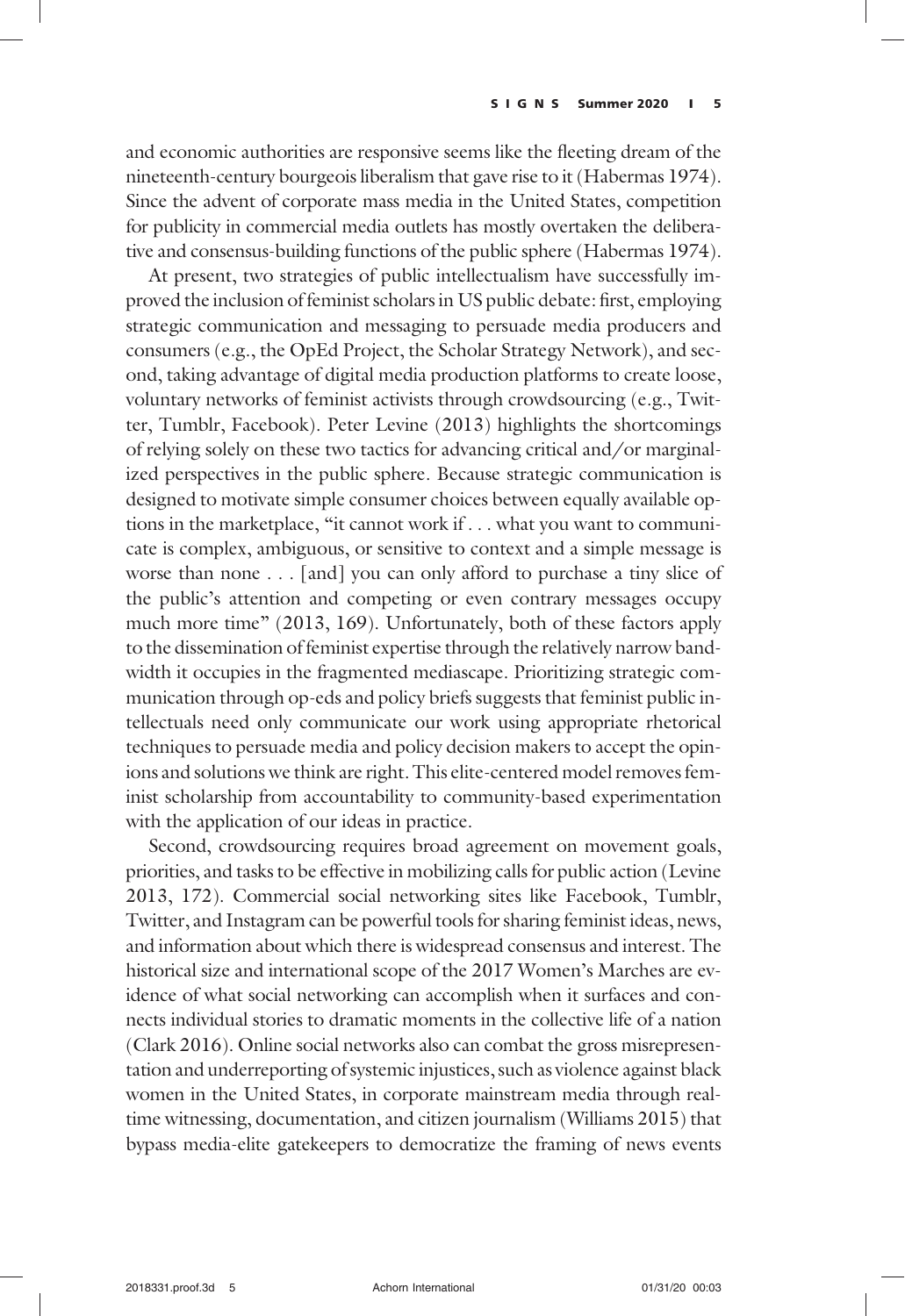(Meyer 2014). Furthermore, blogging and social networking platforms often are the only tools for feminist communication accessible to girls and young women, whose participation in political and civic life is limited by their minor status and dependency on parents for financial support and transportation (Keller 2016) and to women of color who are marginalized from the mainstream and instead deploy online and offline tactics to sustain activist networks and promote collective identity (Crossley 2017).

Yet these tactical advantages must be weighed against the fact that social media networks are disembodied from—and therefore unaccountable to the local communities, material realities, and relationships in which members of online feminist communities work, play, and live. As Shenila Khoja-Moolji (2015) observes in the context of the #BringBackOurGirls campaign to rescue kidnapped Nigerian schoolgirls from Boko Haram, hashtag feminism tends to flatten and decontextualize activism into preinterpreted scripts that can reinforce (imperialist) narratives undergirding the very power relations in which it seeks to intervene. Mediated social networking certainly enables intellectual and emotional connection with like minds, or what Lauren Berlant (2011, 22) calls "intimate publics" of strangers who share worldviews and emotional responses to current events. However, this tactic follows predetermined terms of participation set and monetized by commercial networking platforms (e.g., creating a viral hashtag) without ensuring that rhetorical devices for raising awareness produce their intended effects. As such, in addition to facilitating an ongoing dialogue among feminist intellectuals, media activists, and community organizers through strategic communication and networking, the feminist public intellectual project should explicitly support the daily labors of artists, caretakers, community organizers, educators, public defenders, social workers, and survivor advocates.

During the past twenty years, the health science disciplines (and their major sponsors such as the National Institutes of Health) have dedicated significant research and funding to issues of dissemination—how information and research findings are communicated and distributed to specific audiences and implementation—how new procedures based on these findings are integrated into routine practices (American Psychological Association Society of Clinical Psychology 2017). The impetus for this focus on dissemination and implementation came from a recognition of the serious costs associated with the decades-long lag time between medical discoveries and their translation into clinical practice (National Institutes of Health 2016). This framework for distinguishing between dissemination of scholarly knowledge and its implementation in everyday life can also be useful in considering the public nature of feminism as we practice it in academia. Dissemination of feminist scholarship and advocacy for feminist perspectives are central strategies in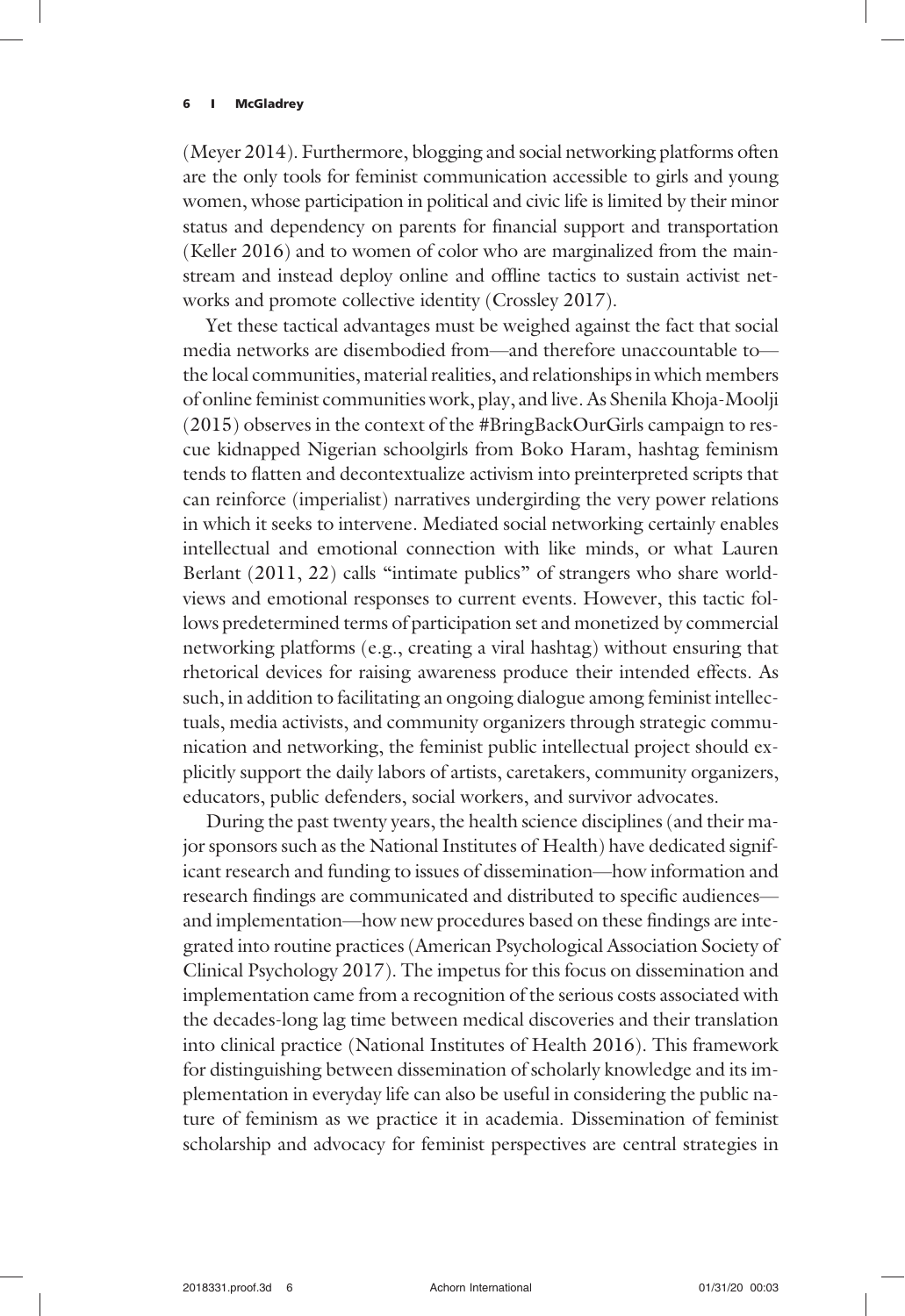the effort to claim public space and a public voice for feminist expertise. Yet our definitions of public academic feminism typically do not incorporate the complementary implementation work of community organizing and service to build broader capacity for feminist learning, listening, and leadership. Here, we run the risk of reproducing the gendered dynamics that separate "thinkers" from "doers" (Dale 2016, 220), a tension made more profound in an "era of online everything" (Walters 2015, 540). Again, this argument is not intended to minimize the importance, and indeed the perils, of feminist strategic communication and networking in mediated public discourse or to create a false dichotomy between dissemination and implementation, which can and should be complementary and mutually reinforcing projects. Instead, it is a call for scholars engaged in feminist public intellectualism to be careful, critical, and deliberate in how and when we engage in dissemination and implementation efforts in the context of the modern commercially mediated public sphere, which as we will see in the following section tends to exacerbate the spurious opposition of feminist academia and practice.

# The oxymoron of academic feminism revisited

The presumption of a persistent divide between feminist "thinkers" working in institutions of higher education and feminist "doers," such as artists, organizers, educators, social workers, and caretakers, is one of the most pressing obstacles to making academic feminism more public. Judith Stacey presents dictionary definitions of "academic" and "feminism" to illustrate that—however oxymoronic these terms' juxtaposition may be in theory—"in practice academic feminism has become a social fact ... for what was once the subversive, intellectual arm of a thriving grassroots movement has been institutionalized and professionalized" (2000, 1190). In a more recent example, the NWSA's 2018 annual meeting offered funding for an "activist scholarship" for members of groups affiliated with Black Lives Matter because "those of us working in the Academy need to be in closer dialogue with young organizers attempting to put theory into practice. Conversely, organizers could benefit from scholarship that helps to frame and contextualize the work they are doing on the ground and the larger historical trajectory out of which it emerges" (NWSA 2018a). This scholarship program perpetuates the assumption that there are two distinct types of feminists—academics and organizers—whose memberships are mutually exclusive. In her observations of the depoliticized misreading of her feminist, antiracist scholarship, Chandra Talpade Mohanty notes, "no longer seen as a product of activist scholarship or connected to emancipatory knowledge, radical theory can circulate as a sign of prestige in an elitist, neoliberal landscape" (2013, 971). In this way,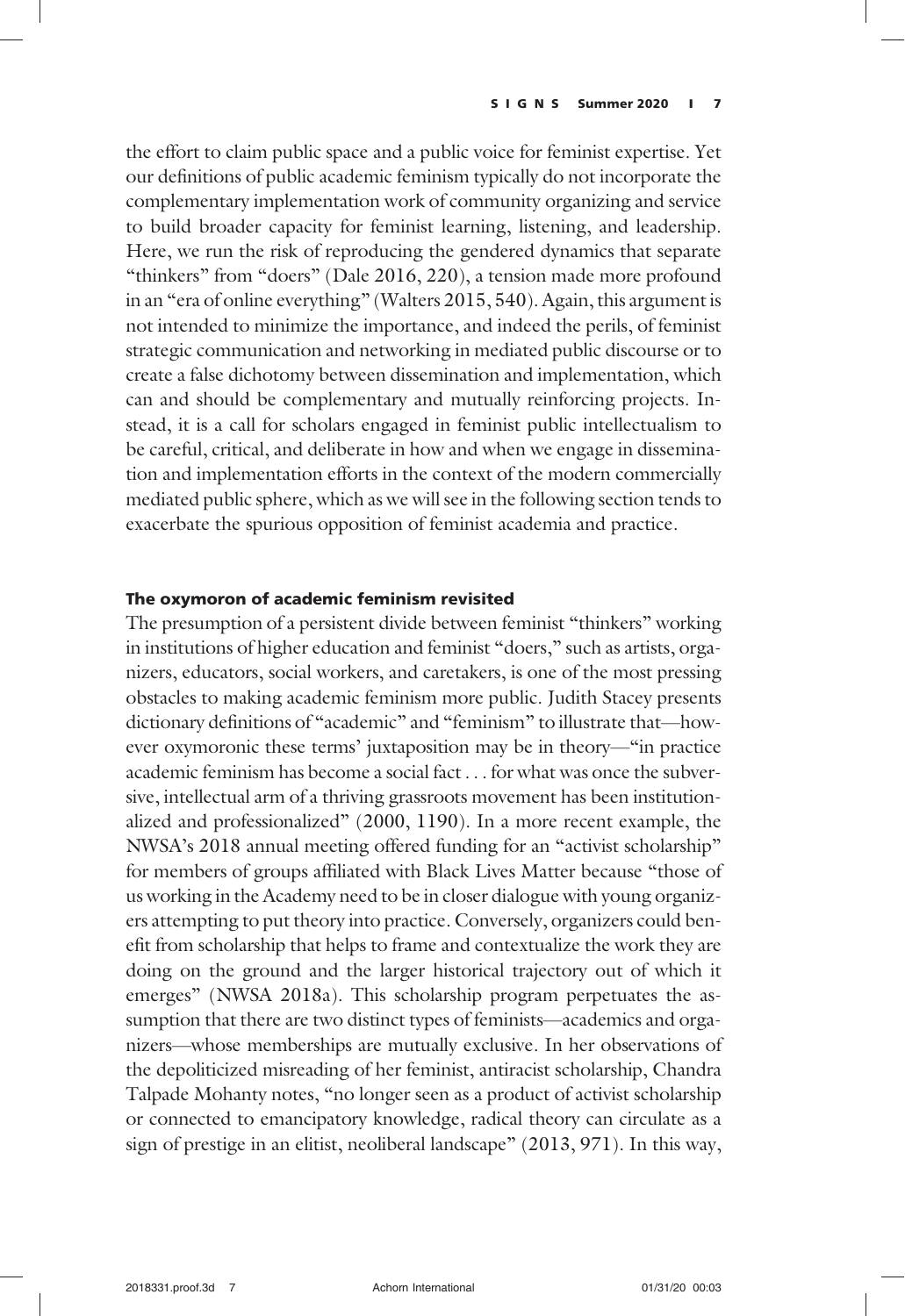the institutionalization of feminist thought in higher education's professionalized value system has in some ways disconnected the "talk" of feminist thinkers from the "walk" of local feminist doers and the structural inequalities they are confronting.

An example of the tendency toward constructing schisms between feminist scholarship and daily practice is the debate about popular feminist rhetoric surrounding the "freedom to choose" and academic feminists' critiques of this rhetoric due to its troubling associations with individualizing consumer culture. Rachel Thwaites (2017) concludes in her analysis of discussions of name changing on feminist bridal websites that the popular rhetoric of choice feminism must be confronted to unite popular and academic feminism, but she offers no concrete strategies for how to avoid slipping from questioning the patriarchal norms that inform seemingly nonfeminist actions to judging other women as "bad feminists" for these choices. Perhaps a reason why Roxane Gay's 2014 collection of essays, Bad Feminist, skyrocketed to the top of the New York Times best-seller list is that her fearless embrace of the many contradictions between her professed feminist values and her everyday life mirrored her efforts to reconcile her experiences as a feminist both inside and outside the academy (Cooper 2016). Gay positions her "badness" against a mythical essential feminism, "the notion that there are right and wrong ways to be a feminist and that there are consequences for doing feminism wrong" (2014, 304). As Brittney Cooper (2016, 704) argues in her Short Takes essay about Bad Feminist, "many young people don't just see 'feminism' as a set of politics but as an identity that they must take on and perform. And no one wants to fail at living out identities that we choose to adopt." Cooper notes how for Gay, in the disembodied spaces of online feminist discourse, one's "feminist card" always is subject to cancellation by the "self-appointed privilege police" (Gay 2014, 18). Yet Gay's move to distance herself from the negative stereotype of feminists as "'nagging,' 'judgmental' and not supportive of one's fellow feminists" (Thwaites 2017, 63) reinforces the stereotype by defining bad feminism against it (Kaplan 2016). The fact that Gay's description of the tensions between an essentialized feminism—a stereotype that could easily be confused with caricatures of academic feminists—and the messy realities of feminists' lived experiences struck such a strong popular chord points to the continuing impulse to separate feminist thinkers from feminist doers.

The negative portrayal of feminists that Gay both traffics in and lampoons undergirds the postfeminist sensibility that the "old-fashioned" ways of understanding feminist activism as a systematic challenge to structural inequalities in legal, political, economic, cultural, and relational arenas are outdated when women have countless "empowering" #feminist lifestyle products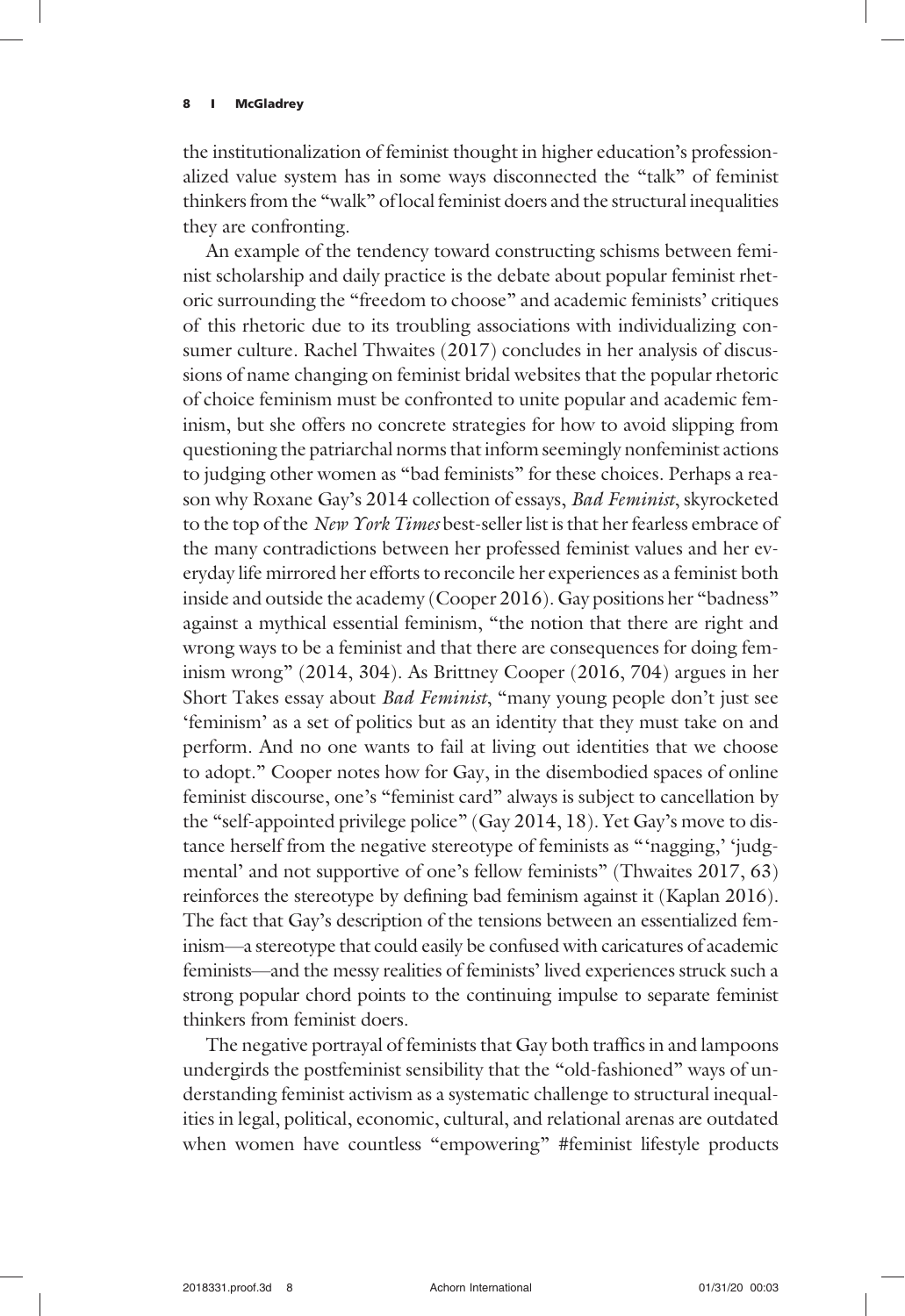from which to choose (Gill 2007, 2016). In her history of the evolution of a "marketplace feminism" for which she had a front-row seat as the cofounder of Bitch Media, Andi Zeisler argues that the current incarnation of feminism as a hip, fun, sexy identity brand constitutes a decontextualized, corporatized co-optation, intended to bolster individualizing and consumer mandates: "the wingwoman of neoliberalism, marketplace feminism's focus is on casting systemic issues as personal ones and cheerily dispensing commercial fixes for them" (2016, 255). And as Zeisler demonstrates, marketplace feminism has its celebrity avatars who become the face of the movement and then suffer unrelenting scrutiny as to when and how they will betray the cause. Zeisler links the cycles of fame and flame in "celebrity meltdown" narratives—which generate heat and buzz for commercial media producers (Projansky 2014)—with the impulse within the feminist movement to knock its most prominent icons off their pedestals. Katherine Cross (2014) describes the viciousness of the "call-out culture" within online feminist activist spaces and its parallels with the insatiable demand for competitive, personal feuds as compelling clickbait seen in the "media-outrage industry" (Berry and Sobieraj 2014). Given the deep racialized and classed fissures among the US feminist ranks, "It's not surprising that so much frustration isn't channeled outward to the larger world of inequality but inward, at the microcosm of it that exists among fellow feminists. ... From the outside, it can look very much like a movement that's eating its own" (Zeisler 2016, 130–31). As is evident in the way the "bad feminist" label has regulated feminist deliberations around choice, there arises a real and present danger of movement self-destruction when feminist conversations about values and priorities are mediated exclusively through a marketplace-based public sphere. Of course, Bad Feminist was so successful in part because it both recognized and satirized the caricature of the policing feminist and the threat of movement cannibalization it represents.

Unfortunately, the culture of competitiveness and individual brand building in marketplace feminism could constitute a cross-cutting similarity that may finally unite feminists in academic and nonacademic settings. With growing calls for public intellectualism, scholars have become full-fledged participants in the attention economy, a core mechanism of the modern neoliberal marketplace that involves capitalizing on media users' "clicks" and "likes" to perfect data-driven advertising algorithms (Schwartz 2018). For academics, capital in the attention economy is increasingly measured by so-called altmetrics, nontraditional bibliometrics that librarians have developed as an alternative or supplement to more traditional citation impact metrics, such as impact factor and  $h$ -index, to measure the quality of scholarship in terms of engagement with audiences not only of academics but "also practitioners,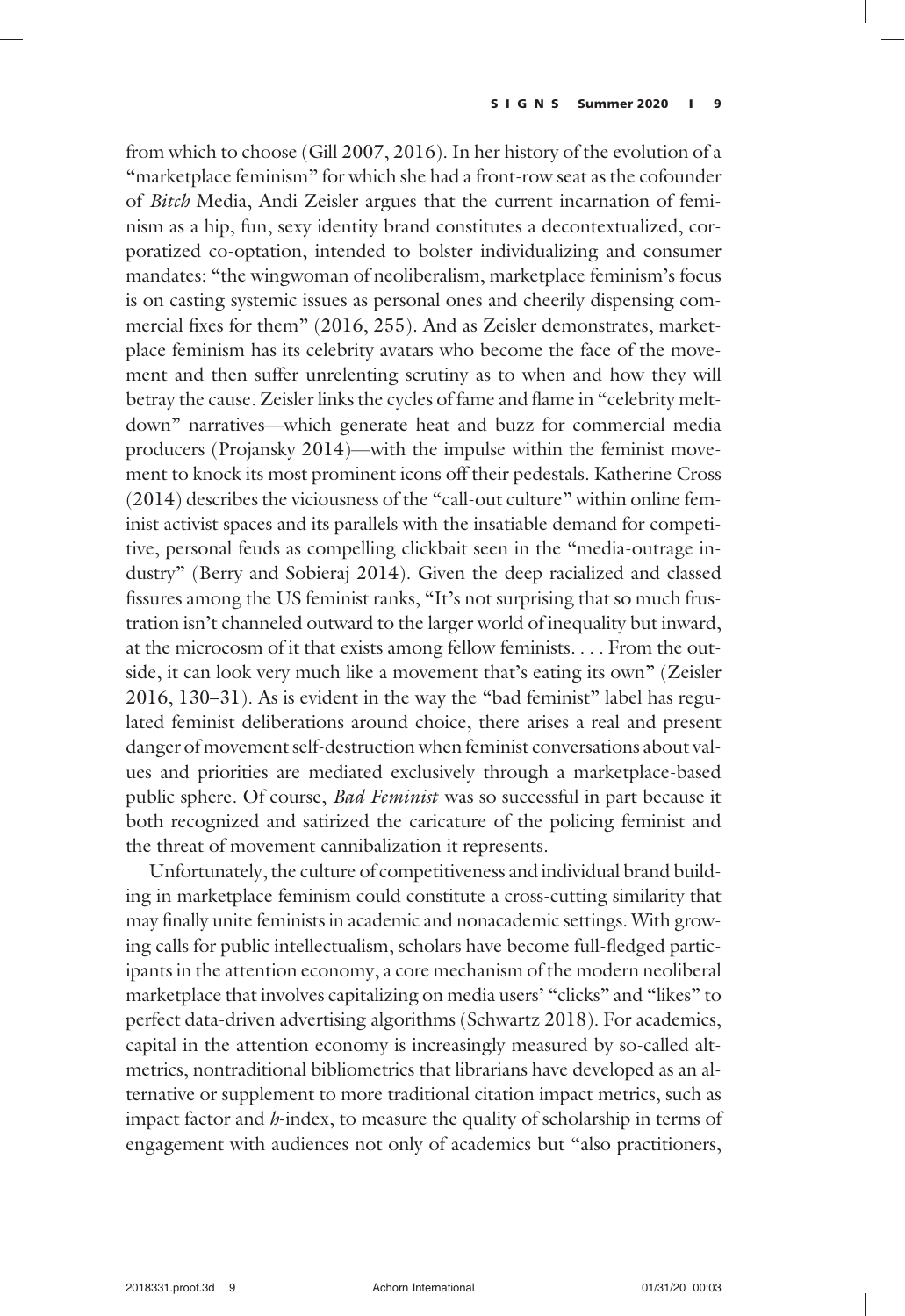clinicians, educators and the general public" (Piwowar 2013, 9). According to their proponents, alt-metrics "crowdsource peer-review" (Priem et al. 2010) by mining data about how frequently journal articles are viewed, discussed, saved, cited, and recommended on sources such as "micro-blogging or short-message services (Twitter), social networking sites (Facebook), blogs (WordPress), social bookmarking networks (Delicious), academic bookmarking platforms (CiteULike, Mendeley), peer review services (F1000), academic networks (Academia.edu), and collaboratively edited online encyclopedias (Wikipedia)" (Barnes 2015, 121). However, there is an obvious temptation to game the system with self-citations and bots to artificially inflate these measures when tenure, promotion, and grant funding are on the line. Even more problematically, alt-metrics instrumentalize scholars' "impact" on public discourse into a measure of their relative prominence within the zero-sum-game attention economy.

The threat of (neo)liberalism reducing both academic and popular feminist efforts to popularity contests is not new. Indeed, as bell hooks observes, "the ideology of 'competitive, atomistic liberal individualism' has permeated feminist thought to such an extent that it undermines the potential radicalism of feminist struggles" (1984, 9). But feminists working in institutions of higher education must remain vigilant against reproducing the dynamics of marketplace feminism as we vie for representation in a public sphere governed by the incentive structures of the attention economy. As Audre Lorde urges us, feminist academia must work differently than other models of scholarship by creating new ways of being and relating to each other and our publics. Her thoughts about the racial politics of academic feminism also directly apply to marketplace-based competition to fashion unique public intellectual brands: "The failure of academic feminists to recognize difference as a crucial strength is a failure to reach beyond the first patriarchal lesson. In our world, divide and conquer must become define and empower" (Lorde 1984, 111–12). Of course, this is not to say that feminist scholars should withdraw from public debate due to these risks. To the contrary, this discussion of the commercial public sphere and the tensions it exacerbates should encourage critical interrogation of how and why we participate in mediated public discourse. Fortunately, we already have at the ready alternative approaches for making academic feminism more public and more connected with popular feminisms. We simply need to recognize them as such and to incorporate them into the feminist public intellectual project as bulwarks for our efforts to increase feminist influence in mediated public discourse, where truth claims about social inequalities are subject to being labeled "fake news."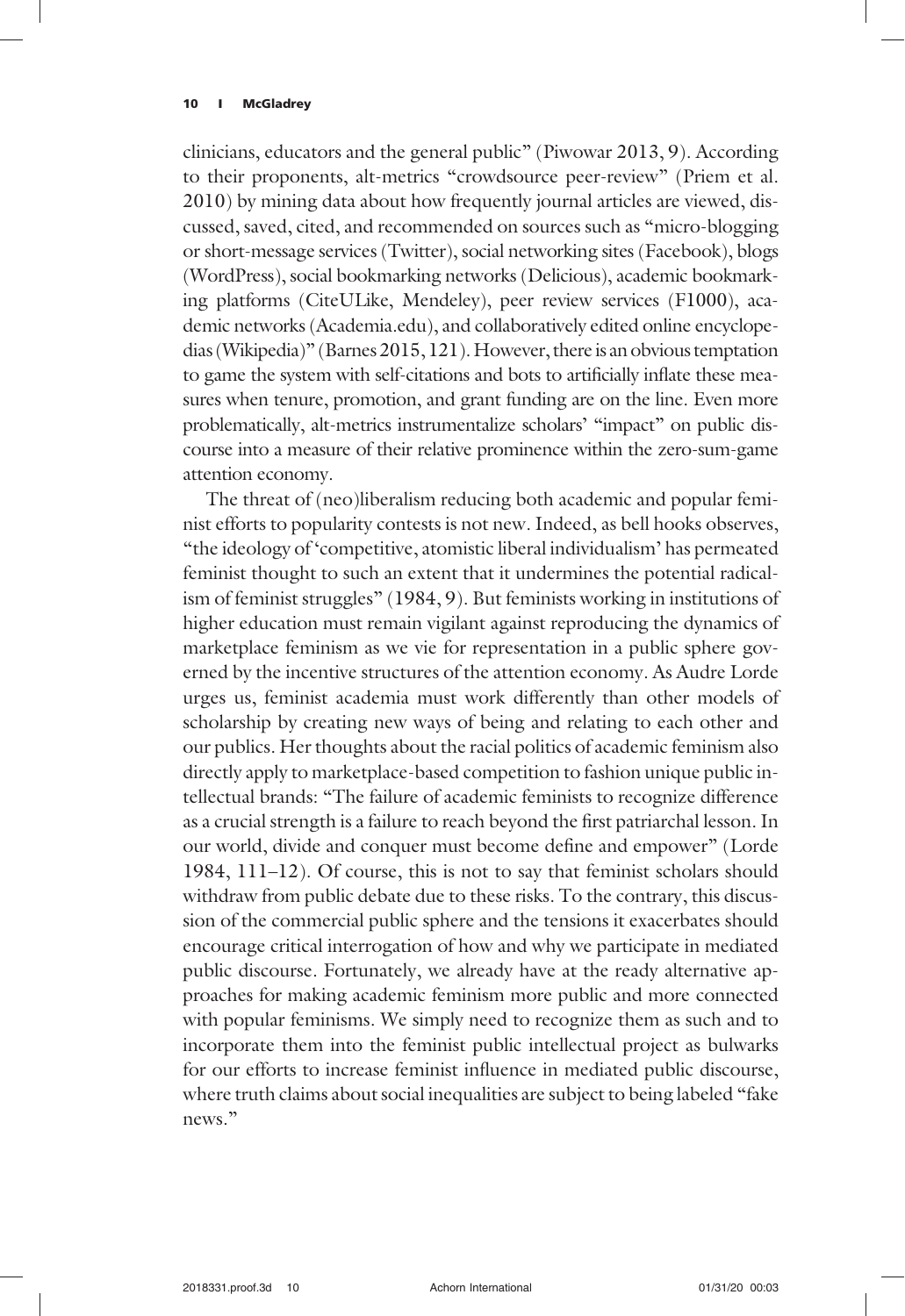# How implementation enhances the impact of feminist scholarship

One of these approaches is feminist service-learning projects to provide social justice–oriented opportunities for students to participate in civic engagement and for feminist scholars to conduct pedagogical research (see Sheridan and Jacobi 2014 for a comprehensive review). However, Mary Sheridan and Tobi Jacobi (2014) position this work in relation to learning in classroom settings rather than in terms of its contributions to feminist scholars' credibility and influence as researchers and public intellectuals. To make our expertise more public, a potent tool is feminist participatory action research (PAR). Feminist participatory action researchers have pioneered not only a deeper accountability to the counterpublics and communities with which we produce and act on knowledge but also new criteria for theoretical, methodological, and ethical rigor that should be claimed as a major strength of feminist contributions to the public sphere. By facilitating educational and deliberative spaces where individuals and groups can develop critical consciousness of the ideologies and social structures that constrain and enable their everyday lives, feminist PAR conjures new publics of politically mobilized citizens whose voices are too often muted or dismissed in traditional forums. Borrowing from Gayatri Spivak's (1990, 66) terminology, feminist PAR positions oppressed peoples as the ones who "know," not just as the face of a social problem to be "known" and discussed by specialists in media and policy discourse.

In this way, feminist PAR can aid in reinvigorating civil society "as a collective practice for bearing witness, documenting injustice, revealing resistance, forging common interests, and provoking possibilities—a hybrid sanctuary for dissent, democracy, and social science" (Fine 2018, 122). Complementary to these contributions, I will show how feminist PAR compares with and in some ways exceeds the standards of rigor of traditional social science to make the case for why feminist expertise merits greater publicness within, and in fact can transform, US policy and media discourse, particularly around questions of whether shared truths and facts exist. In this battle of competing truths, feminist public intellectuals offer a version of reality that is partial and situated in specific standpoints yet represents historicalmaterial conditions that often are not seen or considered in US public policy. The traditional positivist social science disciplines from which policy and media discourse typically draw (white, male) expertise present their insights as objective products of unbiased study. This veneer can be maintained because the packaging of male-stream social science veils hidden assumptions about the researcher's ontological stance (our conceptual understanding of what is) and epistemology (our beliefs about what can be known about what is and how it can be known). Of course, the extent to which feminist scholars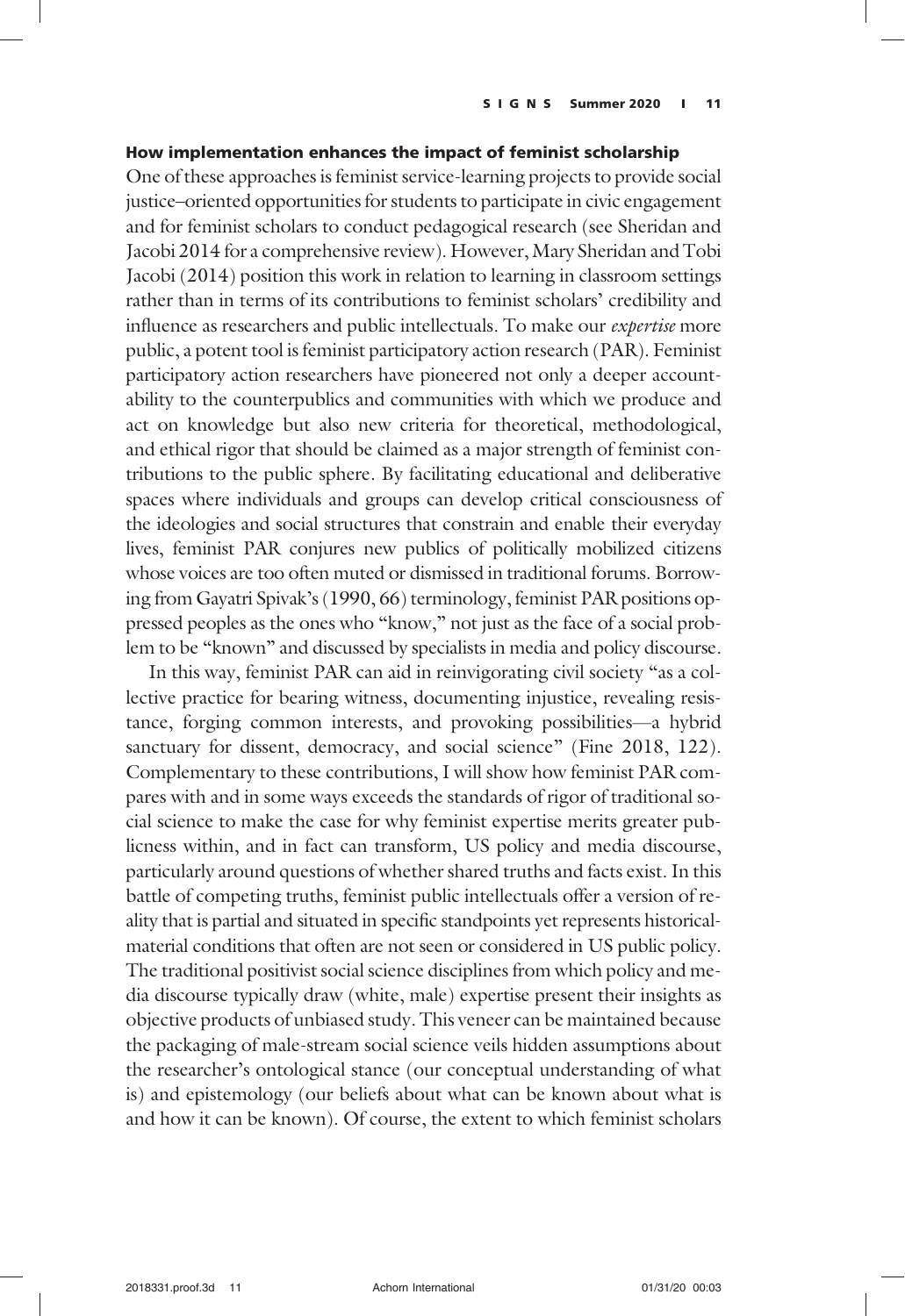still must conform to an ideal of objectivity varies across disciplines; the humanities have embraced the centrality of positionality in research, while feminist social scientists may find ourselves translating our empirical standards for colleagues who retain commitments to science as the objective pursuit of Truth with a capital T.

One reason feminist methodologies have been dismissed as "subjective" may be that positivists apply their ontological and epistemological beliefs and norms, such as the existence of universal laws, to them without appreciating the extent to which feminist ontologies and epistemologies are fundamentally different from—and indeed present a direct challenge to—traditional social science. The ontological premise of feminism is that the historical function of social structures has been to control and regulate the unjust distribution of resources. Therefore, rather than objectively observing the operation of social forces in maintaining social stability, feminist scholarship seeks to uncover and disrupt the social processes that normalize inequality.

These epistemological and ontological principles suggest distinct methodologies. Claire Renzetti outlines the following elements of feminist methodology:

a) focus on gender and gender inequality that, in turn, implies a strong political and moral commitment to reducing inequality; b) the goal of describing or giving voice to personal, everyday experience, especially those of women and other marginalized groups; c) a commitment to social action with the goal of helping to bring about change that improves the conditions under which women and the marginalized live; d) a built-in reflexivity that critically examines how factors such as the researcher's sex, race, social class, and sexual orientation, in addition to wider social, political, and economic conditions, may influence the research process; and e) a rejection of the traditional relationship between researcher and "researched" in favor of an approach that gives research "subjects" more power in the research process. (Renzetti 1997, 133)

In discussing these methodological principles and their applications to the design and execution of specific methods, I will argue for how feminist methodologies generate high-quality research that both is significant to and transformative of public discourse.

I begin with Renzetti's final element of feminist methodologies, namely, that the rejection of the traditional relationship between the researcher and researched is central to feminist epistemology. Renzetti (1997, 135) describes PAR as a collective undertaking involving both the researcher and the researched in reflexive and reciprocal investigation, education, and action. In the PAR model, participants serve as coresearchers and contribute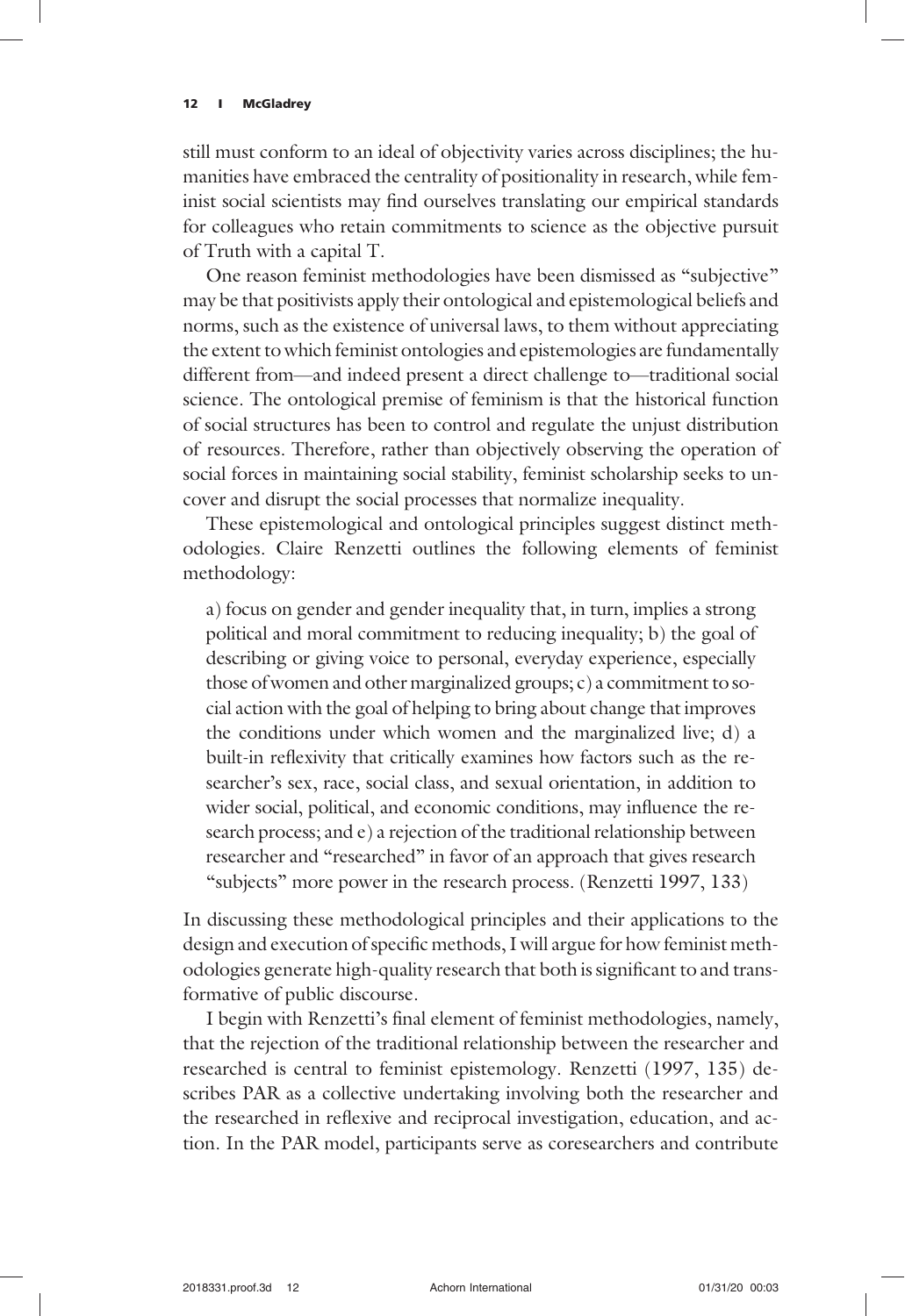meaningfully to the definition of the problem to be investigated, the development of data collection instruments and protocols, the analysis of data and the assessment of their implications, and decision making about how the findings will be used to address the problem under study (Renzetti 1997). Additionally, PAR incorporates alternative forms of knowledge in its recognition that traditional scientific practices are prone to marginalizing nonacademic intellectual activities as emotional and irrational. Releasing control over knowledge production processes in favor of collaborative decision making and implementation ensures that the most significant social problems (not those of personal or professional interest to the researcher) are studied, research instruments that meaningfully elicit information about participants' lived experiences are developed, data are analyzed in terms of their practical meanings in participants' everyday lives, and the findings are significant not only to peer reviewers but also to the realization of social change (Renzetti 1997, 142). The decentered coproduction of knowledge about and for counterpublics also advances strong truth claims that undermine the color-blind, postfeminist ontologies of media pundits who deny the persistence of oppression through anecdotes of reverse racism and sexism.

Another core element of feminist methodologies is giving voice to the personal, everyday experiences of women and those in other marginalized groups. As Marjorie Devault argues, "Language itself reflects male experiences, and ... its categories are often incongruent with women's lives" (1990, 96). Because women do not have language consistent with their experiences, they are a "muted group," as their expression is constrained by a vocabulary formed to uphold the status quo and by men's greater social control over who speaks, when, how, and with what institutional authority (Devault 1990, 98). In consideration of the ways in which the voices of people from marginalized groups are muted, feminist researchers have developed a range of creative methods that respectfully create knowledge in collaboration with those positioned in marginalized standpoints. Participatory methods are particularly useful because they engage coresearchers' lived experiences to inform data collection strategies; for instance, Alison Clark (2010) partnered with her young coresearchers to develop the Mosaic approach that facilitates children's creation of visual and audio maps of their social contexts, which help teach adults how children experience the learning environments adults have designed for them. These methods improve the validity of research, as members of oppressed groups contribute insights arising from the dual consciousness that their oppression compels them to develop, which accounts for the worldviews of their oppressors as well as their own lived experiences (Sprague and Zimmerman 2004, 41). Citing Patricia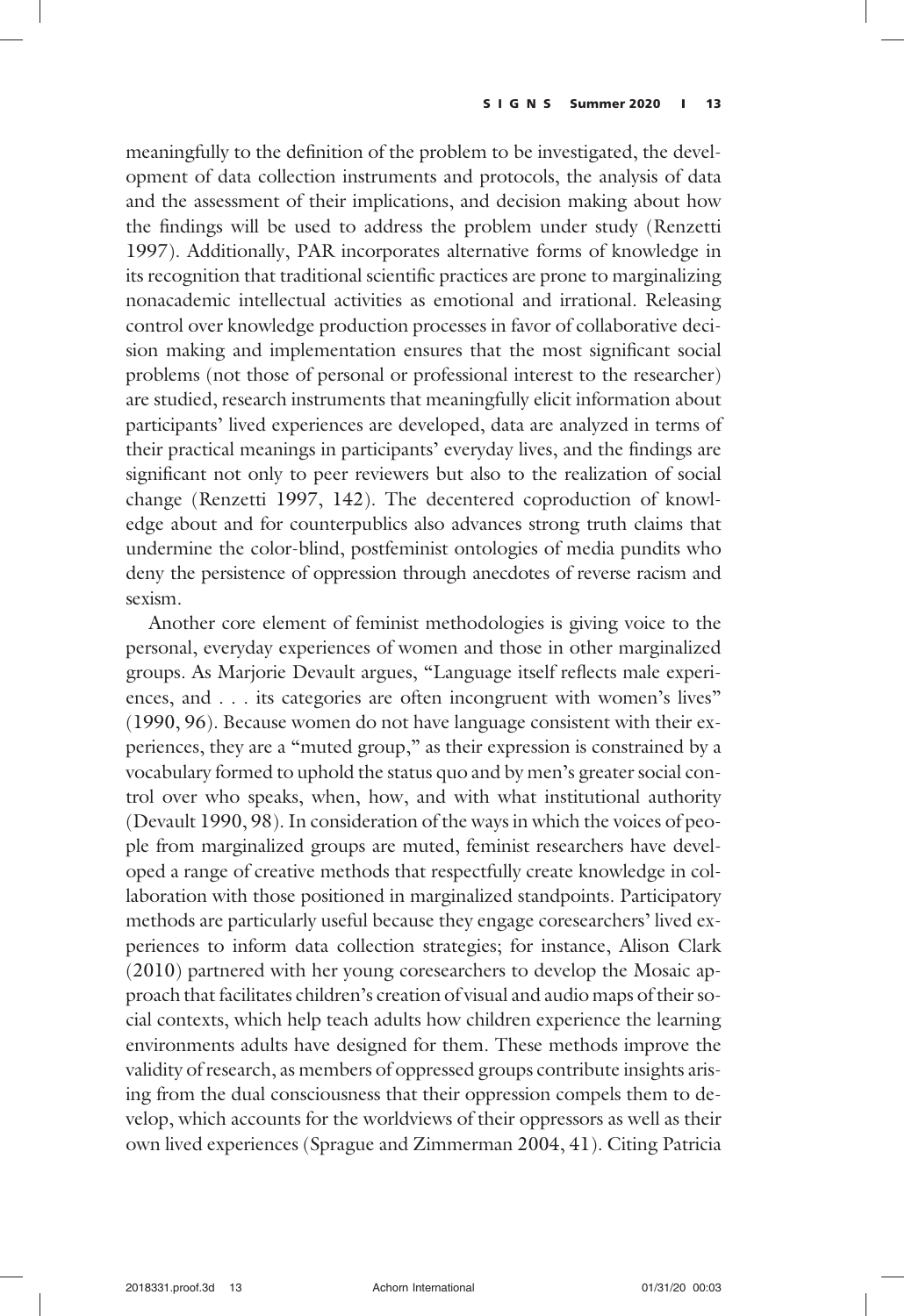Hill Collins (2000), Joey Sprague and Mary K. Zimmerman (2004) argue that the distinctive standpoints of outsiders within are especially incisive in cutting through the distortions of male-stream expert knowledge and purveyors of "alternate facts" in mediated public discourse.

The importance of engaging marginalized voices that pose challenges to journalistic and scientific claims to objectivity becomes clear in considering yet another attribute of feminist methodologies: its requirement that researchers reflect on and account for the influence of their standpoints on the research process. Feminist methodologists question both the objectivity of traditional research, which simply glosses over the biases introduced by researchers' (typically white, upper-class male) standpoints and the desirability of objectivity among scholars of social problems, who have an ethical responsibility to contribute to their solution (Renzetti 1997). Feminist researchers' cultivation of a "conscious subjectivity" (Cotterill and Letherby 1993, 72) involves self-reflexively examining not only the assumptions, values, beliefs, and commitments embedded in their standpoints and research agendas but also the premises underlying the institutions that credential them and confer them with the authority to conduct research. Feminist public intellectuals' commitment to conscious subjectivity may also be used to draw attention to the conflicts of interest that characterize media figures who often directly benefit from their misrepresentations of US social realities.

The ethic of care in feminist methodologies requires a commitment to social action that improves the lives of participants and coresearchers and a strong political and moral obligation to reducing inequalities. This aspect of feminist methodology arises from our understanding of the violence committed against marginalized communities in traditional research that extracts data on the researchers' terms with no intention to return the results and the benefits they generate to the communities that informed the research (Smith et al. 2010, 410). Additionally, research that generates "usable knowledge, not the production of knowledge for knowledge's sake" (Renzetti 1997, 143), can readily be translated into direct action and policy change in real-world social contexts, thereby providing opportunities to dramatize both the persistence of and solutions to social injustices as reportable news stories and viral social media content.

Methods that follow this imperative often involve empowering coresearchers as knowledge cocreators and producers. In the reciprocal cycle of learning and teaching in feminist PAR, community coresearchers can learn and practice valuable research and management skills and thereby increase their power and influence in their social contexts. For example, in her participatory work with women from the coalfields of Central Appalachia, Shannon Elizabeth Bell found that through their experiences with using Photovoice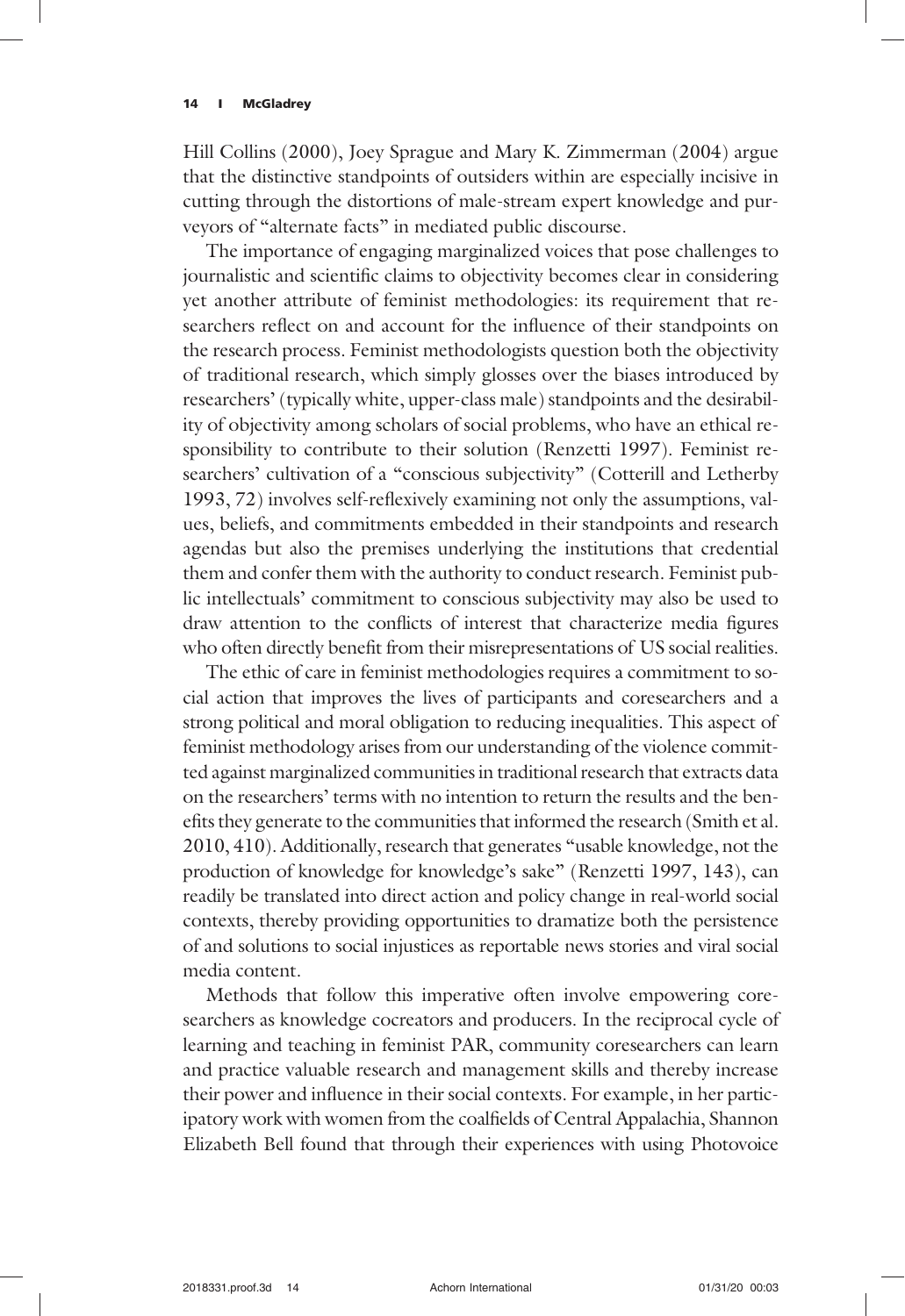to communicate their needs to policy makers, her coresearchers "came to see themselves as actors in the public arena instead of objects of it" (2008, 41). Another feminist PAR project investigated gaps in HIV prevention and harm reduction services for urban sex workers by hiring a team of community researchers with lived experience of survival sex work to guide, develop, and conduct the research, with whom the academic researchers conducted a focus group to better understand the peer researchers' experiences with the project (Chettiar et al. 2011). Peer researchers indicated that they gained not only confidence but also the financial support, structure, and peer support they needed to change their routines pertaining to drug use and/or sex work (Chettiar et al. 2011, 80). In addition to these examples of leadership development and capacity building, Michelle Fine (2018) notes that the "action" phase of PAR can involve a wide variety of strategies, such as presenting and performing findings and testimonials in legislative assemblies and courtrooms, creating countermaps of occupied territories, distributing T-shirts and brochures at public gathering places, and inserting new narratives into public spaces through displays of videos, public art, and spoken word.

# Feminist PAR as incubator of counterpublics and academic-practitioner alliances

So far, I have described how feminist PAR democratizes expertise while redefining the standards of rigorous social science, which uniquely equips feminist public intellectuals to parse the signal from the noise in epistemic and ontological battles. This commitment contributes to yet another way in which feminist PAR exceeds traditional standards for scientific rigor and newsworthiness. Drawing from Aristotelian philosophy, Bent Flyvbjerg (2006) distinguishes among *episteme* (the concept of knowledge that reveals universal, context-independent truths about the social world), techne (a practical, process-oriented knowledge of how to accomplish projects in specific contexts), and *phronesis* (an ethical understanding of how values and interests shape the creation of *episteme* and *techne* and inform our judgments and choices). Flyvbjerg contends that a phronetic approach to social science allows us to ask the following four questions about the lived experiences and social patterns we investigate with our coresearchers: "Where are we going? Who gains and who loses, and by which mechanisms of power? Is this development desirable? What, if anything, should we do about it?" (2006, 374). Feminist PAR that elevates the knowledge of those suffering the consequences of social inequalities offers powerful evidence of how lived experiences at the bottom of intersecting social hierarchies can and should inform decisions about what is right and good to do in response to these iniquities.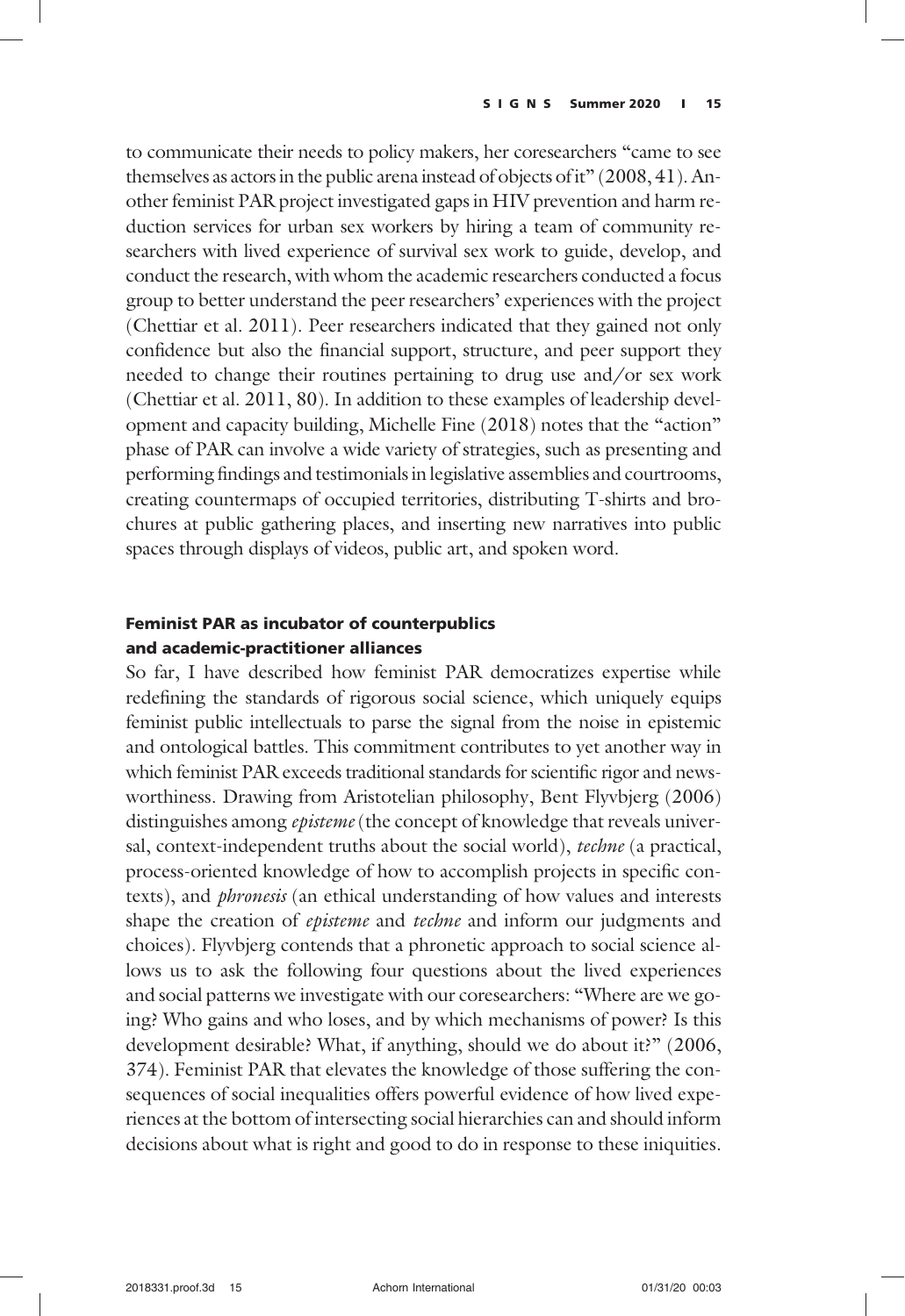The phronetic strength of feminist PAR arises from what Fine describes as its fundamental accountability to the "obligation to gather and teach, analyze, study, and write alongside social movements and those who most intimately understand injustice; to design research collaboratively so we might imagine and mobilize for a different tomorrow; and never to trust our own solitary, privileged perspectives" (2018, 115). By connecting consciousnessraising, collaborative knowledge production, and action, feminist PAR foments spaces for "fugitive study" (Kelley 2016) where community and academic researchers, artists, educators, and activists come together to trouble our ideas about what we know about social life and to collectively envision and enact what we can and should do to improve it. Feminist PAR creates and transforms publics by facilitating a colearning process that excavates common interests and political goals buried under generational trauma caused by structural inequalities and systematic disenfranchisement.

Feminist PAR incites reflection on what constitutes phronetically grounded action. In order to answer the question "what should we do?" we first must answer the question "of what story or stories do I find myself a part?" (MacIntyre 1984, 216). The answers offered by feminist PAR clearly position academics as geographically embedded, accountable members of the communities with which they work. In other words, feminist PAR requires that we "use this research to 'make something happen' in a place to which and with a group of people to whom I have made a commitment" (Thorp 2006, 147). This implementation work makes deep investments in building the capacity of local artists, caretakers, community organizers, educators, public defenders, social workers, and survivor advocates. Therefore, in addition to the dissemination strategies of strategic communication and networking typically associated with public intellectualism, it is important for PAR to be framed as part of our expanded definition of the feminist public intellectual project.

How does this kind of action square with other interdisciplinary models of public scholarship? In his groundbreaking book Scholarship Reconsidered, Ernest Boyer (1990) argues that the four tasks of faculty should comprise the following: first, discovery, or contributing to the stock of human knowledge; second, integration, or making connections across disciplines to generate new understandings; third, application, or putting knowledge to use by solving real-world problems; and finally teaching, or passing on knowledge to others. KerryAnn O'Meara and R. Eugene Rice extend this argument by distinguishing between the tasks of application and engagement, contending that application "builds on established academic epistemology, assumes that knowledge is generated in the university or college and then applied to external contexts with knowledge flowing in one direction, out of the academy,"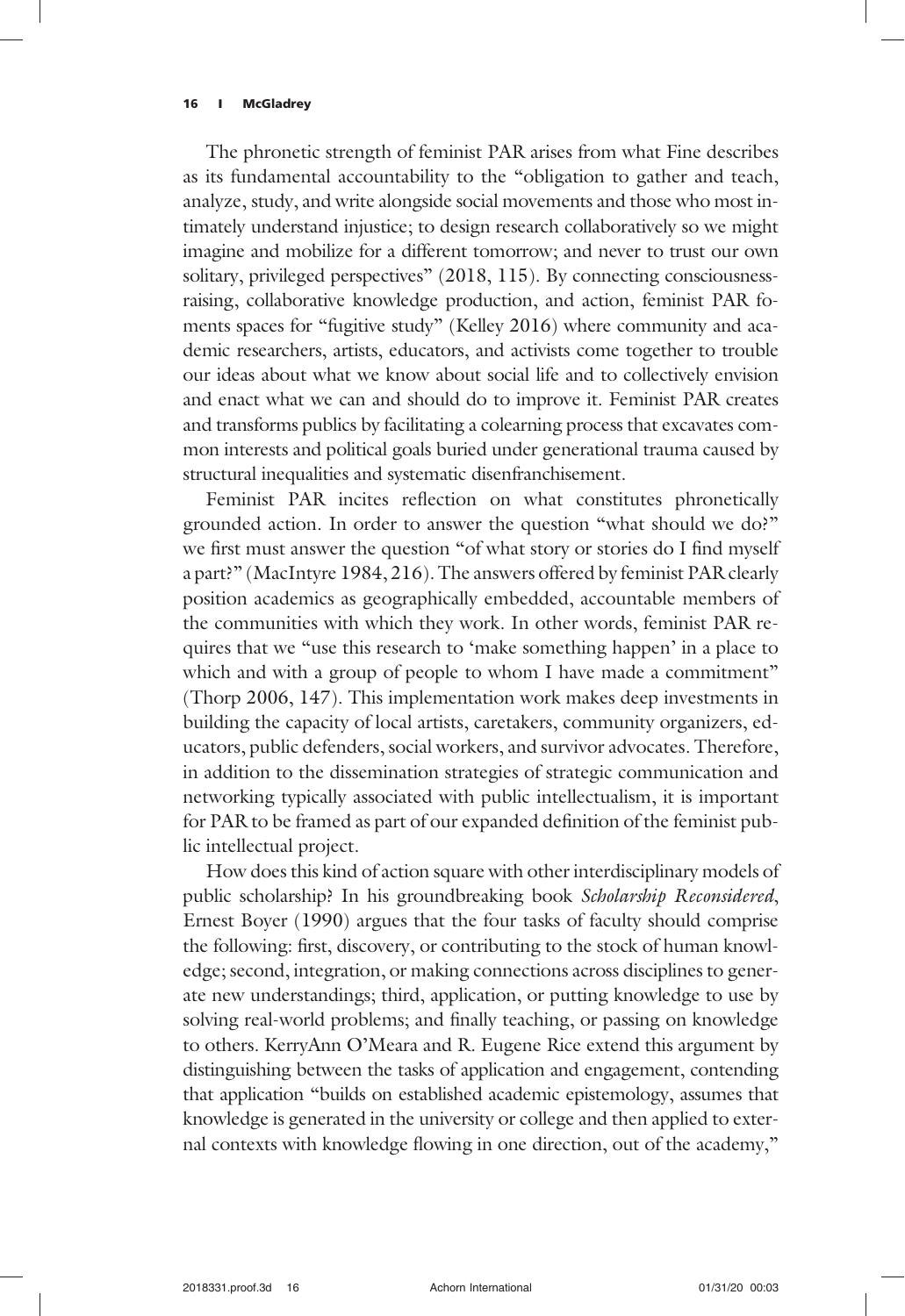while engagement "requires going beyond the expert model that often gets in the way of constructive university-community collaboration ... [and] calls on faculty to move beyond 'outreach,' . . . with its overtones of noblesse oblige" (2005, 15). These ideas have led to an acknowledgment of the need to develop better guidelines for evaluating public scholars' portfolios for promotion and tenure (O'Meara 2018) and resources for publicly engaged scholars to create portfolios that include and are accountable to community partner feedback (Calleson, Kauper-Brown, and Seifer 2005).

Harry Boyte (2013) calls for academics to think of themselves as "citizen professionals" (21) or "citizen faculty members" (4) whose positions in institutions of higher education allow us to conduct "public work" in the revitalization of US democracy and civic life. For Boyte, "the concept of civil society ... constrains citizenship and civic action to the 'voluntary sector' separated from government and from work, work routines, and the workplace, in ways that largely remove huge arenas from the possibilities of democratization" (15). By contrast, in the model of citizen faculty members engaged in public work, academics are members of the geographic communities where we are located and can serve as institutionally subsidized activists for public and civic values. Additionally, institutions of higher education can advance the public good by functioning as a network catalyzing innovation, an anchor for community and economic development, and a hub convening partners from disparate sectors to focus on issues of common interest (Owen-Smith 2018).

Furthermore, citizen faculty members connect their "talk" with their "work." For Peter Levine, "people who merely listen and talk usually lack sufficient knowledge and experience to add much insight to their conversations, and talk alone rarely improves the world. Deliberation is most valuable when it is connected to work—when citizens bring their experience of making things into their discussions, and when they take ideas and values from deliberation back into their work" (2013, 1). Through the citizen faculty member model, academics become facilitators of civic relationships with individuals and organizations based on loyalty to their common interests and communities as well as on hope in the promise of new generations to learn from the sins of history and remake a better world, provided that we sufficiently invest in their development and education (Levine 2013). From these insights, we might reenvision public scholarship as a recoupling of the talk involved in our dissemination efforts and the work of implementation and action that builds civic relationships between institutions of higher education and the communities they serve. This approach certainly accords with Audre Lorde's call for feminists dedicated to critical inquiry and pedagogy to gather in "meaningful coalitions" to "find our work and do it" (1984, 240).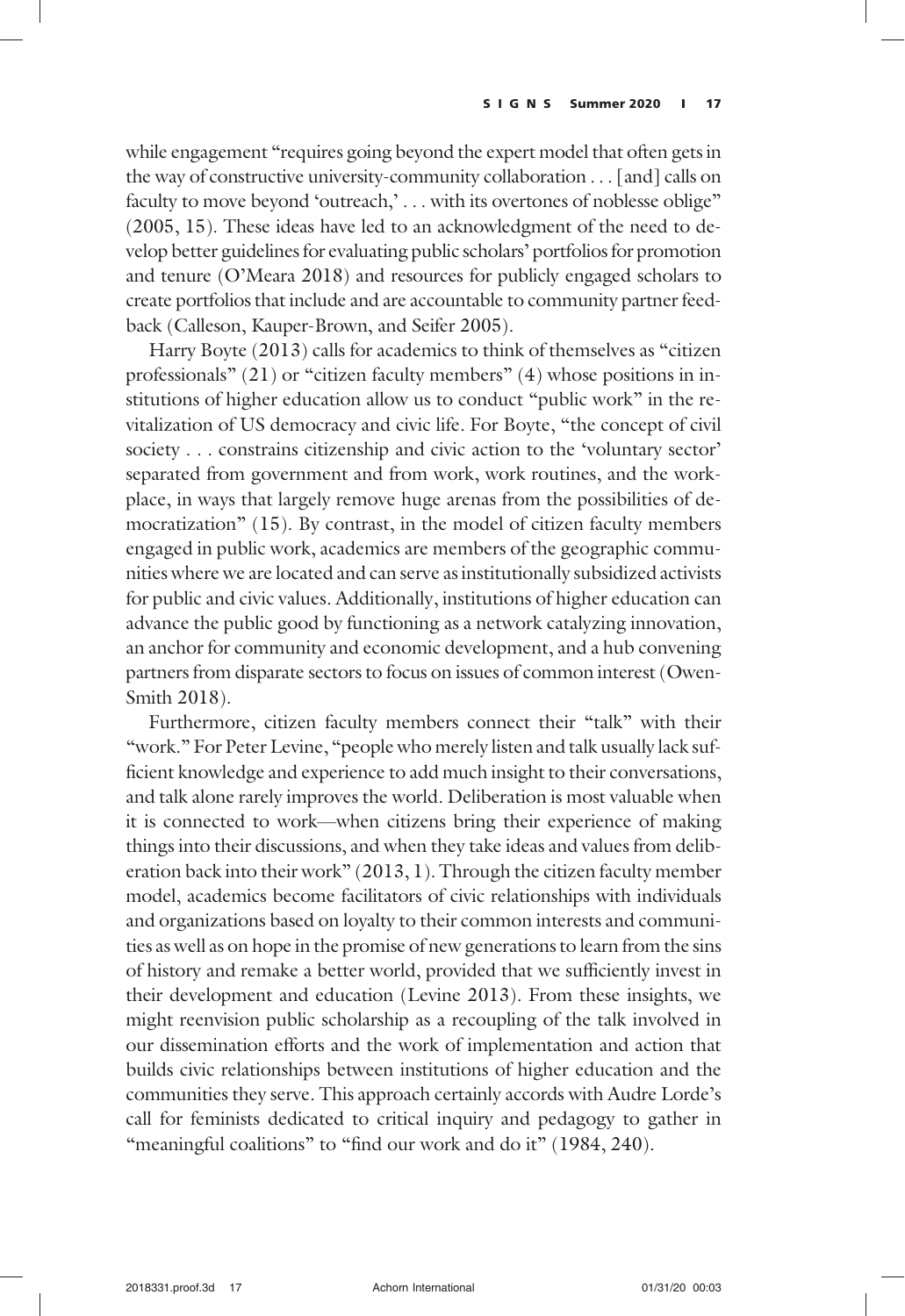Considering these interdisciplinary models of public scholarship, we can recognize and incorporate feminist PAR into the feminist public intellectual project as a way to bridge dissemination and implementation work. Those of us who employ historical/archival and critical discourse analysis methods rather than directly collaborating with members of our communities in primary data collection also can use strategies derived from this PAR-inspired model of feminist public intellectualism. Javier Treviño and Karen McCormack (2016, 10) call these strategies "facilitating actions," which use scholarly ideas and methods to improve conditions for recipient partners' selfdetermination and self-sufficiency and can include direct services such as community counseling, volunteering, grant writing, and fund-raising as well as less direct services such as conducting needs assessments, mobilizing, planning, training, and teaching. For a feminist historian, for example, a facilitating action could take the form of offering a professional development workshop for K–12 educators to assess the political and professional challenges associated with teaching feminist history in the public school system and then collaborating with those teachers to design and evaluate curricular tool kits.

Of course, college students are our first and most important publics (Burawoy 2005, 9), and feminist scholars have developed powerful strategies of public engagement through service-learning projects connecting their classrooms with communities. However, Leeray M. Costa and Karen J. Leong (2012) argue that feminist contributions to service learning have not been integrated into national conversations about civic learning because feminist teachers take a more political approach that emphasizes social change and social justice over service and charity that reinforces inequitable power relations. As Nancy A. Naples and Karen Bojar note, "The term service learning, with its connotations of traditional charitable work, has long made many feminists uneasy. ... Charitable work has been regarded with suspicion by feminists who have seen such work as reflective of female subordination or as an attempt to prop up an unjust status quo" (2002, 3). A 2014 special issue of Feminist Teacher dedicated to campus-community partnerships via feminist servicelearning projects provides compelling examples of ethical, reciprocal pedagogical opportunities for students to build the capacity of feminist organizations to implement their social justice initiatives as well as to develop their future leaders (see Nickoson and Blair 2014 for an introduction to the issue). Feminist service learning represents another PAR-inspired facilitating action that should be central in the feminist public intellectual project.

To conclude, in our efforts to improve the visibility and influence of academic feminism in public discourse, we cannot afford to lose sight of the power of feminist PAR and related actions to make feminism more public by organizing and developing the capacities of disenfranchised local publics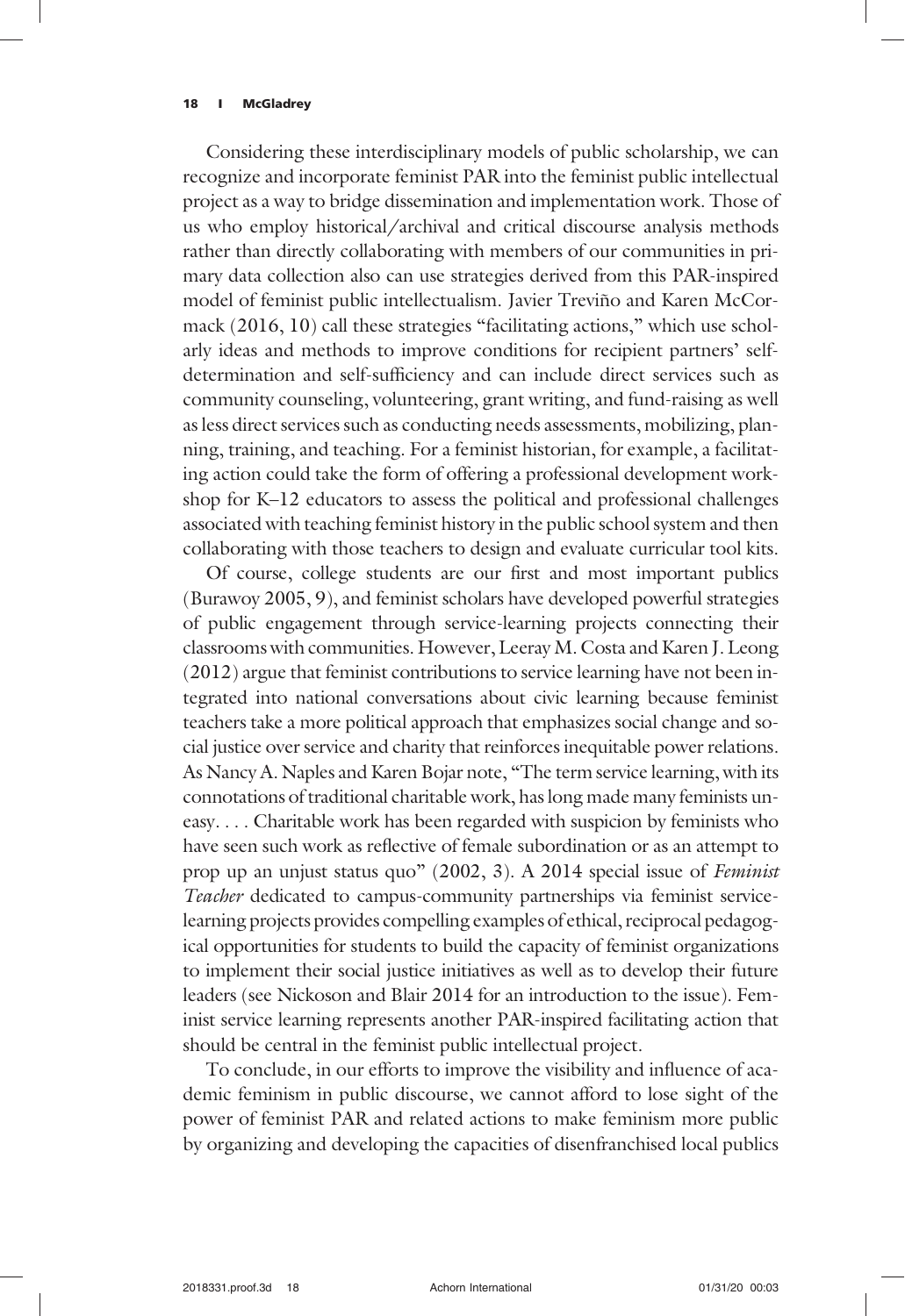to be heard in public discourse. A more public academic feminism embodied in civic relationships with and accountability to the communities that house our institutions can help mend the rift between academic and popular feminism and fortify our truth claims in public discourse. Rather than simply studying and communicating with activists, we can subsidize them with our access to institutional resources and thereby rebuild the trust and fellowship that has been damaged through the "bad feminist" mechanism of marketplace feminism. Moreover, in these divisive and fearful times of ever-widening inequalities and degenerated public discourse, "critical PAR carves a provisional and delicate space of kneading; a research complex that deliberately brings people together to contend with our differences" (Fine 2018, 94). The guiding question for the feminist public intellectual project now becomes "to whom is my work of use, and how does it enhance their right to fully participate in public life?"

Jonathan M. Tisch College of Civic Life and Department of Sociology Tufts University and Kentucky Court Appointed Special Advocates (CASA) Network

# References

- American Psychological Association Society of Clinical Psychology. 2017. "Dissemination and Implementation." https://www.div12.org/implementation/overview/.
- ASA Subcommittee on the Evaluation of Social Media and Public Communication in Sociology. 2016. "What Counts? Evaluating Public Communication in Tenure and Promotion." https://www.asanet.org/sites/default/files/tf\_report\_what \_counts\_evaluating\_public\_communication\_in\_tenure\_and\_promotion\_final \_august\_2016.pdf.
- Badgett, M. V. Lee. 2015. The Public Professor: How to Use Your Research to Change the World. New York: New York University Press.
- Barnes, Cameron. 2015. "The Use of Altmetrics as a Tool for Measuring Research Impact." Australian Academic and Research Libraries 46(2):121–34.
- Bell, Shannon Elizabeth. 2008. "Photovoice as a Strategy for Community Organizing in the Central Appalachian Coalfields." Journal of Appalachian Studies 14  $(1/2):34-48.$
- Berlant, Lauren. 2011. Cruel Optimism. Durham, NC: Duke University Press.
- Berry, Jeffrey M., and Sarah Sobieraj. 2014. The Outrage Industry: Political Opinion Media and the New Incivility. New York: Oxford University Press.
- Boyer, Ernest. 1990. Scholarship Reconsidered: Priorities of the Professoriate. New York: Carnegie Foundation for the Advancement of Teaching.
- Boyte, Harry. 2013. Reinventing Citizenship as Public Work: Citizen-Centered Democracy and the Empowerment Gap. Dayton, OH: Kettering Foundation.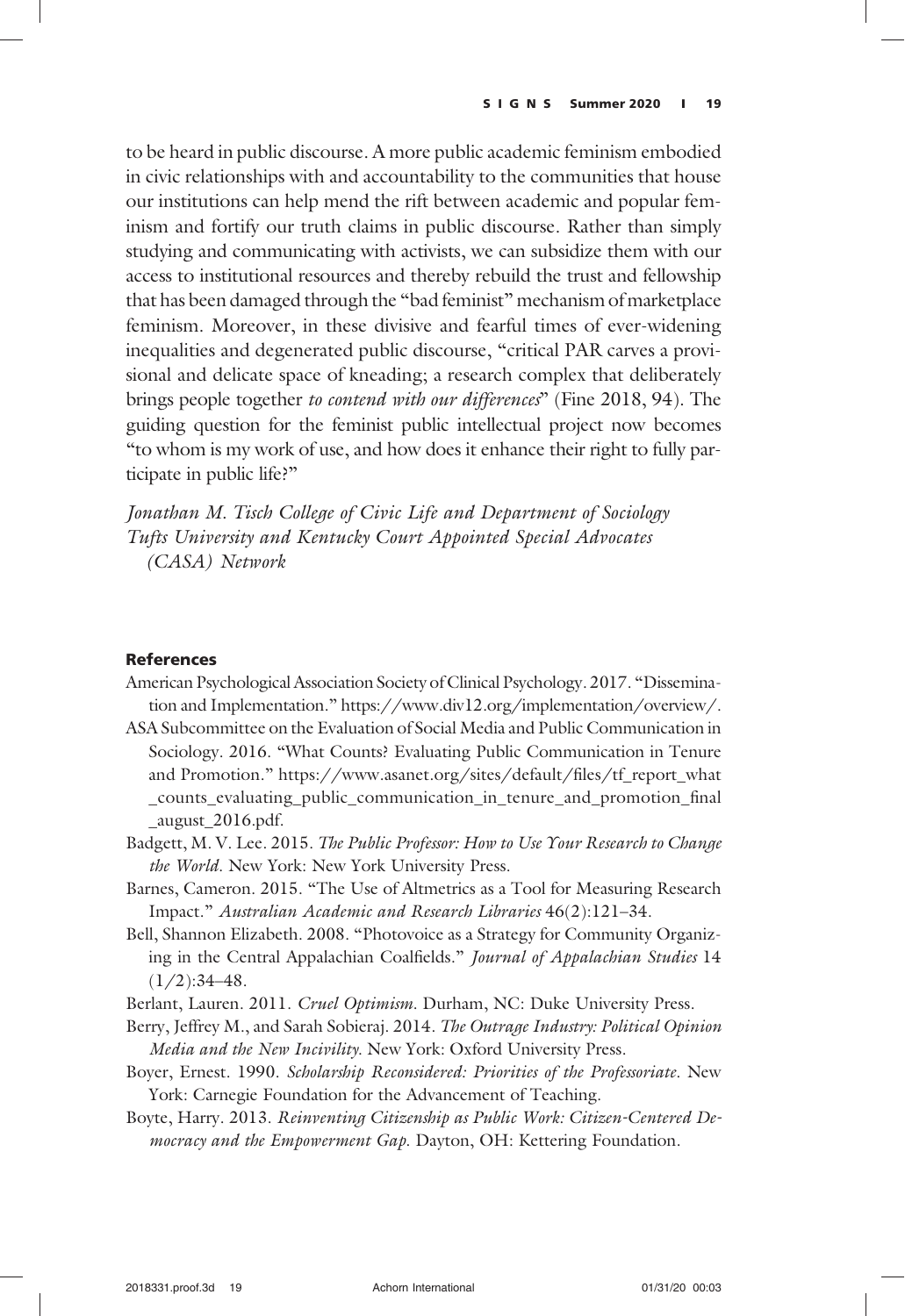- Burawoy, Michael. 2005. "For Public Sociology." American Sociological Review 70(1):4–28.
- Calleson, Diane, Jen Kauper-Brown, and Sarena D. Seifer. 2005. "Community-Engaged Scholarship Toolkit." Community-Campus Partnerships for Health. https://community-wealth.org/sites/clone.community-wealth.org/files/down loads/tool-CCPH-engage-scholar.pdf.
- Chettiar, Jill, Mark W. Tyndall, Katharine Chan, Devi Parsad, Kate Gibson, and Kate Shannon. 2011. "Voices from the Street: Sex Workers'Experiences in Community-Based HIV Research." In Feminist Community Research: Case Studies and Methodologies, edited by Gillian Creese and Wendy Frisby, 75–88. Vancouver: University of British Columbia Press.
- Clark, Alison. 2010. "Young Children as Protagonists and the Role of Participatory, Visual Methods in Engaging Multiple Perspectives." American Journal of Community Psychology 46(1–2):115–23.
- Clark, Rosemary. 2016. "'Hope in a Hashtag': The Discursive Activism of #WhyIStayed." Feminist Media Studies 16(5):788-804.
- Collins, Patricia Hill. 2000. Black Feminist Thought: Knowledge, Consciousness, and the Politics of Empowerment. London: Routledge.
- Cooper, Brittney. 2016. "Feminism for Badasses." Signs: Journal of Women in Culture and Society 41(3):704-5.
- Costa, Leeray M., and Karen J. Leong. 2012. "Critical and Feminist Civic Engagements: A Review." Feminist Teacher 22(3):266–76.
- Cotterill, Pamela, and Gayle Letherby. 1993. "Weaving Stories: Personal Auto/Biographies in Feminist Research." Sociology 27(1):67–79.
- Cross, Katherine Alejandra. 2014. "Words, Words, Words: On Toxicity and Abuse in Online Activism." Cross with You (blog), January 3. https://quinnae.com/2014 /01/03/words-words-words-on-toxicity-and-abuse-in-online-activism/.
- Crossley, Alison Dahl. 2017. Finding Feminism: Millennial Activists and the Unfinished Gender Revolution. New York: New York University Press.
- Dale, Chris. 2016. "Tackling Social Problems: Sociology, Service, and Social Activism." In Service Sociology and Academic Engagement in Social Problems, edited by A. Javier Treviño and Karen M. McCormack, 215–32. New York: Routledge.
- Dedrick, John R. 2017. "Ben Barber and 'Strong Democracy,' Remembered." Kettering Foundation (blog), August 30. https://www.kettering.org/blogs/ben -barber-and-strong-democracy-remembered.
- Devault, Marjorie L. 1990. "Talking and Listening from Women's Standpoint: Feminist Strategies for Interviewing and Analysis." Social Problems 37(1):96-116.
- Ferber, Abby L. 2018. " 'Are You Willing to Die for This Work?' Public Targeted Online Harassment in Higher Education: SWS Presidential Address." Gender & Society 32(3):301–20.
- Fine, Michelle. 2018. Just Research in Contentious Times: Widening the Methodological Imagination. New York: Teachers College Press.
- Flyvbjerg, Bent. 2006. "Making Organization Research Matter: Power, Values, and Phronesis." In The Sage Handbook of Organizational Studies, edited by Stewart R.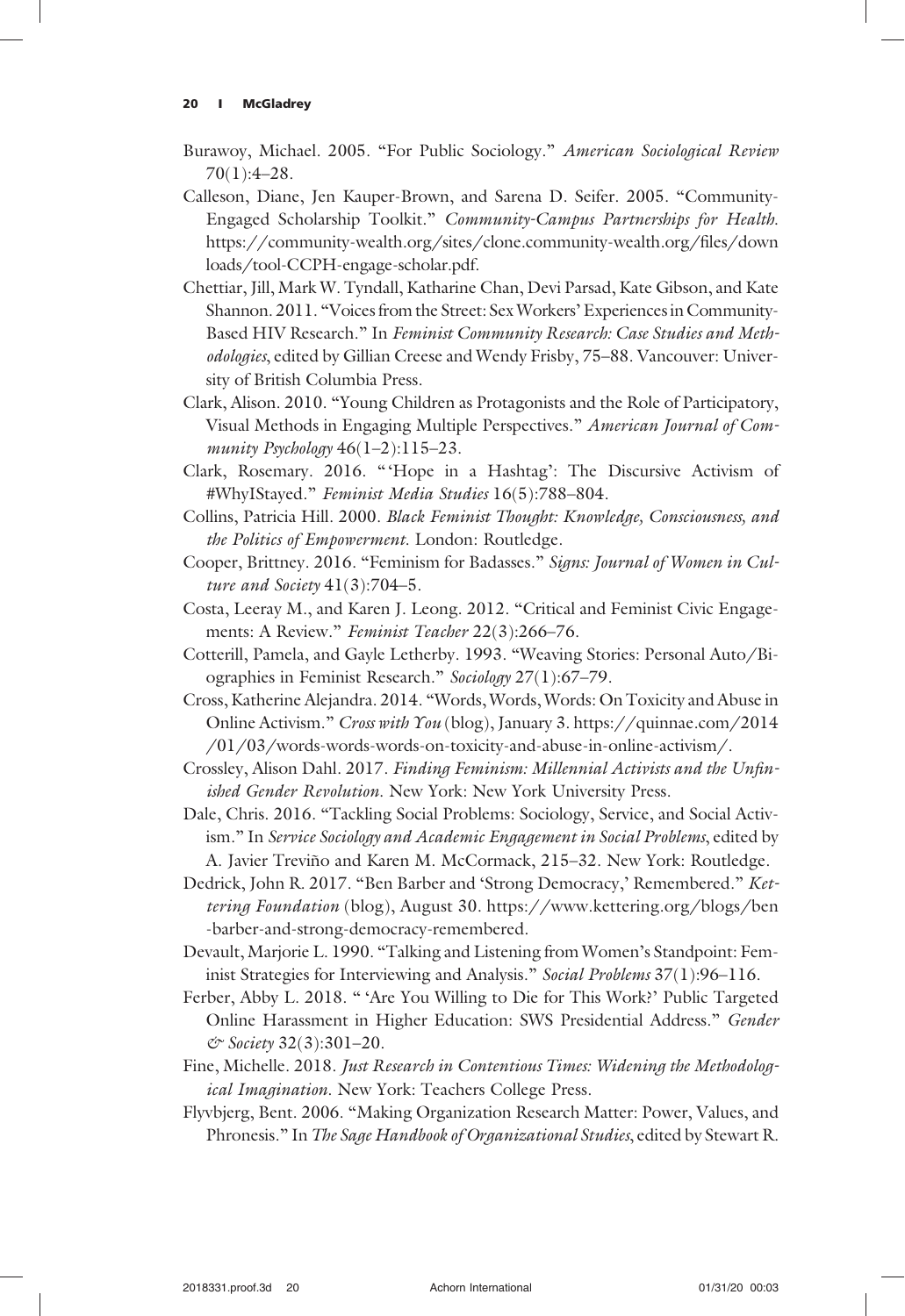Clegg, Cynthia Hardy, Tom Lawrence, and Walter R. Nord, 370–87. Thousand Oaks, CA: Sage.

Gay, Roxane. 2014. Bad Feminist: Essays. New York: HarperCollins.

- Gill, Rosalind. 2007. "Postfeminist Media Culture: Elements of a Sensibility." European Journal of Cultural Studies 10(2):147–66.
	- ———. 2016. "Post-postfeminism? New Feminist Visibilities in Postfeminist Times." Feminist Media Studies 16(4):610–30.
- Global Media Monitoring Project. 2010. "Who Makes the News?" http://cdn .agilitycms.com/who-makes-the-news/Imported/images/reports\_2010/global /gmmp\_global\_report\_en.pdf.
- Habermas, Jürgen. 1974. "The Public Sphere: An Encyclopedia Article (1964)." New German Critique 3:49–55.
- hooks, bell. 1984. Feminist Theory: From Margin to Center. Boston: South End.
- Kaplan, Carla. 2016. "Feminism for Those Who Don't Like Feminists." Signs 41(3):706–7.
- Kelchen, Robert. 2018. "5 Helpful Media Engagement Tips for Academics." Inside Higher Ed, August 16. https://www.insidehighered.com/advice/2018/08 /16/advice-academics-dealing-news-media-opinion?utm\_source=Inside +Higher+Ed&utm\_campaign=d64b3dbcfb-DNU\_COPY\_01&utm\_medium =email&utm\_term=0\_1fcbc04421-d64b3dbcfb-197788357&mc\_cid=d64b3 dbcfb&mc\_eid=c99c0ee51e.
- Keller, Jessalynn. 2016. "Making Activism Accessible: Exploring Girls' Blogs as Sites of Contemporary Feminist Activism." In Girlhood and the Politics of Place, edited by Claudia Mitchell and Carrie Rentschler, 261–78. New York: Berghan.
- Kelley, Robin D. G. 2016. "Black Study, Black Struggle." Boston Review, March 7. http://bostonreview.net/forum/robin-d-g-kelley-black-study-black-struggle.
- Khoja-Moolji, Shenila. 2015. "Becoming an 'Intimate Publics': Exploring the Affective Intensities of Hashtag Feminism." Feminist Media Studies 15(2):347–50.
- Levine, Peter. 2013. We Are the Ones We Have Been Waiting For: The Promise of Civic Renewal in America. New York: Oxford University Press.
- Lorde, Audre. 1984. Sister Outsider: Essays and Speeches. Berkeley, CA: Crossing.
- MacIntyre, Alasdair. 1984. After Virtue: A Study in Moral Theory. Notre Dame, IN: University of Notre Dame Press.
- Meyer, Michaela D. E. 2014. "#Thevagenda's War on Headlines: Feminist Activism in the Information Age." Feminist Media Studies 14(6):1107–8.
- Mohanty, Chandra Talpade. 2013. "Transnational Feminist Crossings: On Neoliberalism and Radical Critique." Signs 38(4):967-91.
- Naples, Nancy A., and Karen Bojar. 2002. Teaching Feminist Activism: Strategies from the Field. New York: Routledge.
- National Institutes of Health. 2016. "Dissemination and Implementation Research in Health (R01) Grant Program Announcement." https://grants.nih.gov/grants /guide/pa-files/PAR-16-238.html.
- Nickoson, Lee, and Kristine L. Blair. 2014. "Intervening: The Value of Campus-Community Partnerships." Feminist Teacher 24(1–2):49–56.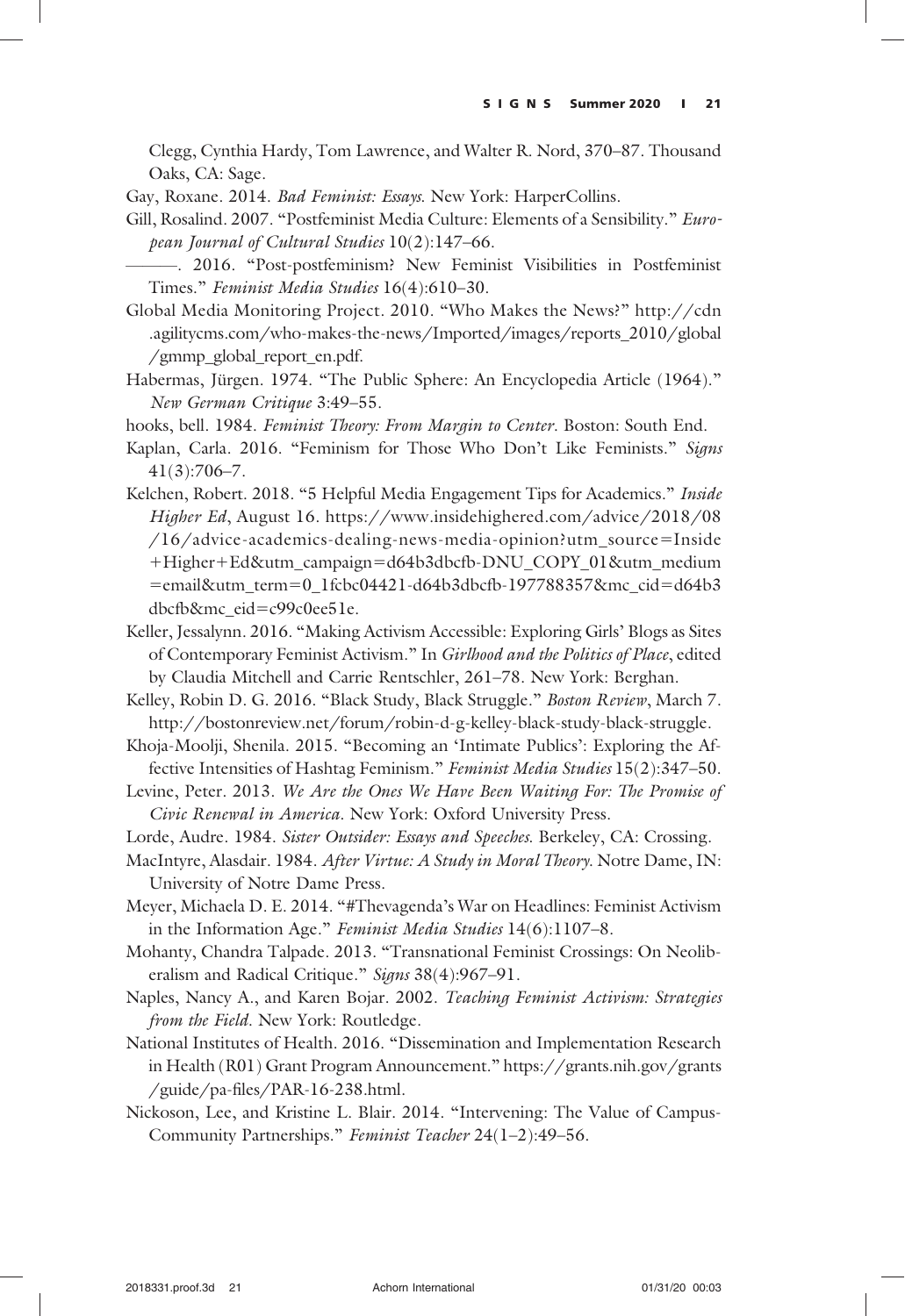- NWSA (National Women's Studies Association). 2018a. "NWSA Activist Scholarship." 2018.https://www.nwsa.org/scholarships.
- ———. 2018b. "NWSA Wikipedia Initiative." 2018. https://www.nwsa.org /wikiedu.
- O'Meara, KerryAnn. 2018. "Accurately Assessing Engaged Scholarship." Inside Higher Ed, August 27. https://www.insidehighered.com/advice/2018/08/22/academe -needs-better-evaluate-engaged-scholarship-opinion?utm\_source=Inside +Higher+Ed&utm\_campaign=d4383a1059-DNU\_COPY\_01&utm\_medium =email&utm\_term=0\_1fcbc04421-d4383a1059-197788357&mc\_cid=d4383 a1059&mc\_eid=c99c0ee51e.
- O'Meara, KerryAnn, and R. Eugene Rice. 2005. Faculty Priorities Reconsidered: Rewarding Multiple Forms of Scholarship. San Francisco: Jossey-Bass.
- Owen-Smith, Jason. 2018. Research Universities and the Public Good: Discovery for an Uncertain Future. Stanford, CA: Stanford University Press.
- Piwowar, Heather. 2013. "Altmetrics: What, Why, and Where?" Bulletin of the American Society for Information Science and Technology 39(4):8–9.
- Priem, Jason, Dario Taraborelli, Paul Groth, and Cameron Neylon. 2010. "Altmetrics: A Manifesto." Altmetrics (blog), October 26. http://altmetrics.org/manifesto/.
- Projansky, Sarah. 2014. Spectacular Girls: Media Fascination and Celebrity Culture. New York: New York University Press.
- Renzetti, Claire. 1997. "Confessions of a Reformed Positivist: Feminist Participatory Research as Good Social Science." In Researching Sexual Violence against Women: Methodological and Personal Perspectives, edited by Martin D. Schwartz, 131–43. Thousand Oaks, CA: Sage.
- Schwartz, Casey. 2018. "Finding It Hard to Focus? Maybe It's Not Your Fault: The Rise of the New 'Attention Economy.' " New York Times, August 14. https:// www.nytimes.com/2018/08/14/style/how-can-i-focus-better.html.
- Sheridan, Mary P., and Tobi Jacobi. 2014. "Critical Feminist Practice and Campus-Community Partnerships: A Review Essay." Feminist Teacher 24(1–2):138–50.
- Signs. n.d. "Feminist Public Intellectuals Project." http://signsjournal.org/feminist -public-intellectuals-project/.
- Smith, Laura, Lucinda Bratini, Debbie-Ann Chambers, Russell Vance Jensen, and LeLaina Romero. 2010. "Between Idealism and Reality: Meeting the Challenges of Participatory Action Research." Action Research 8(4):407–25.
- Sobieraj, Sarah. 2018. "Bitch, Slut, Skank, Cunt: Patterned Resistance to Women's Visibility in Digital Publics." Information, Communication, and Society 21 (11):1700–1714.
- Spivak, Gayatri. 1990. The Post-colonial Critic: Interviews, Strategies, Dialogues. Edited by Sarah Harasym. New York: Routledge.
- Sprague, Joey, and Mary K. Zimmerman. 2004. "Overcoming Dualisms: A Feminist Agenda for Sociological Methodology." In Approaches to Qualitative Research: A Reader on Theory and Practice, edited by Sharlene Nagy Hesse-Beiber and Patricia Leavy, 39–61. New York: Oxford University Press.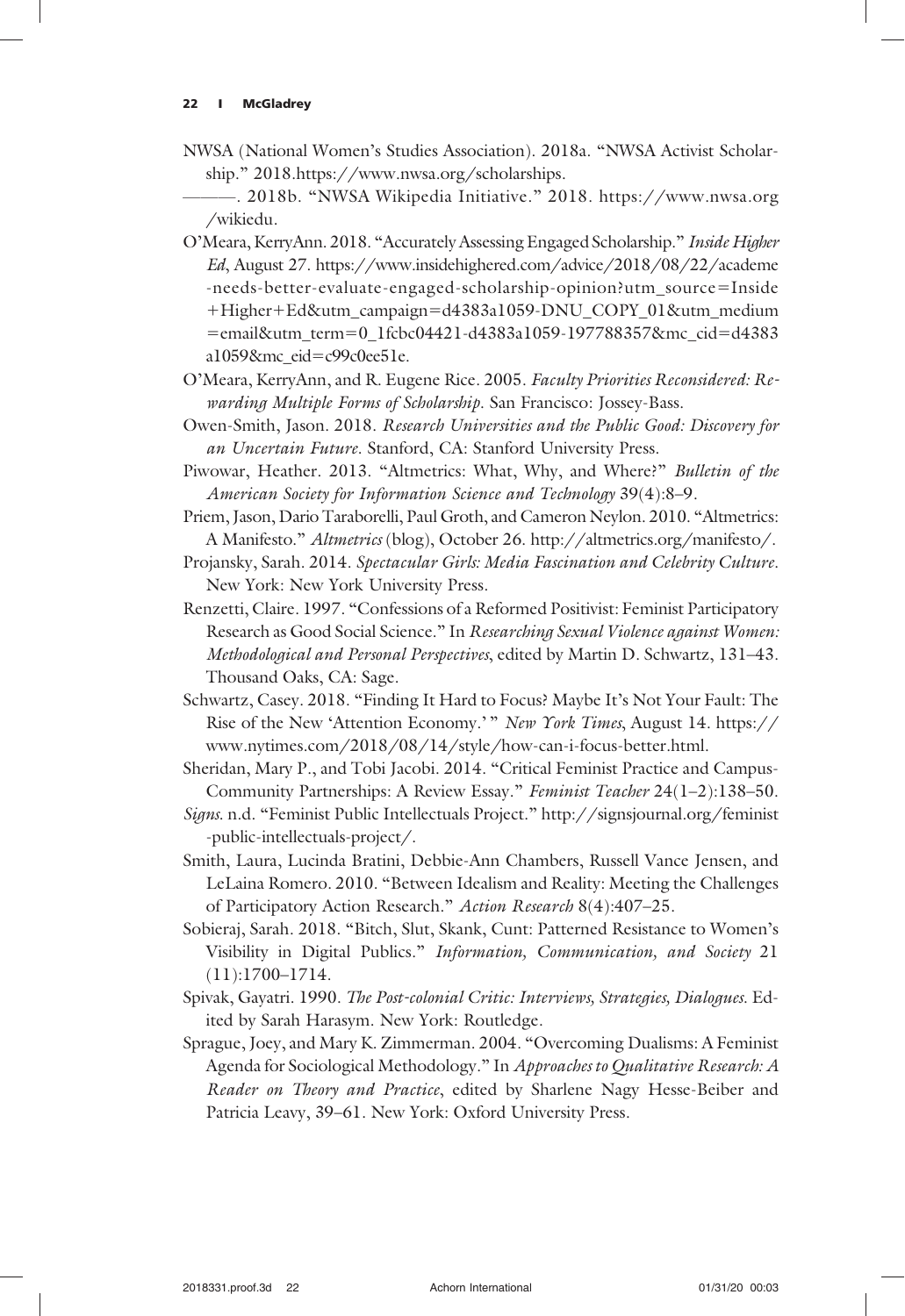- Stacey, Judith. 2000. "Is Academic Feminism an Oxymoron?" Signs 25(4):1189-94.
- Taub, Amanda, and Max Fisher. 2018. "If Only Quoting Women Were Enough." New York Times, February 9. https://www.nytimes.com/2018/02/09/insider /interpreter-gender-bias-women-experts.html.
- Thorp, Laurie. 2006. The Pull of the Earth: Participatory Ethnography in the School Garden. Lanham, MD: AltaMira.
- Thwaites, Rachel. 2017. "Making a Choice or Taking a Stand? Choice Feminism, Political Engagement, and the Contemporary Feminist Movement." Feminist Theory 18(1):55–68.
- Treviño, A. Javier, and Karen M. McCormack. 2016. "Introduction: What Is Service Sociology?" In Service Sociology and Academic Engagement in Social Problems, 1–26. New York: Routledge.
- Walters, Suzanna Danuta. 2015. "Inaugural Editorial: Thinking and Doing Feminism." Signs 40(3):539-44.
- Williams, Sherri. 2015. "Digital Defense: Black Feminists Resist Violence with Hashtag Activism." Feminist Media Studies 15(2):341–44.
- Yong, Ed. 2018. "I Spent Two Years Trying to Fix the Gender Imbalance in My Stories." The Atlantic, February 6. https://www.theatlantic.com/science/archive/2018 /02/i-spent-two-years-trying-to-fix-the-gender-imbalance-in-my-stories/552404/.
- Zeisler, Andi. 2016. We Were Feminists Once: From Riot Grrrl to CoverGirl®, the Buying and Selling of a Political Movement. New York: PublicAffairs.